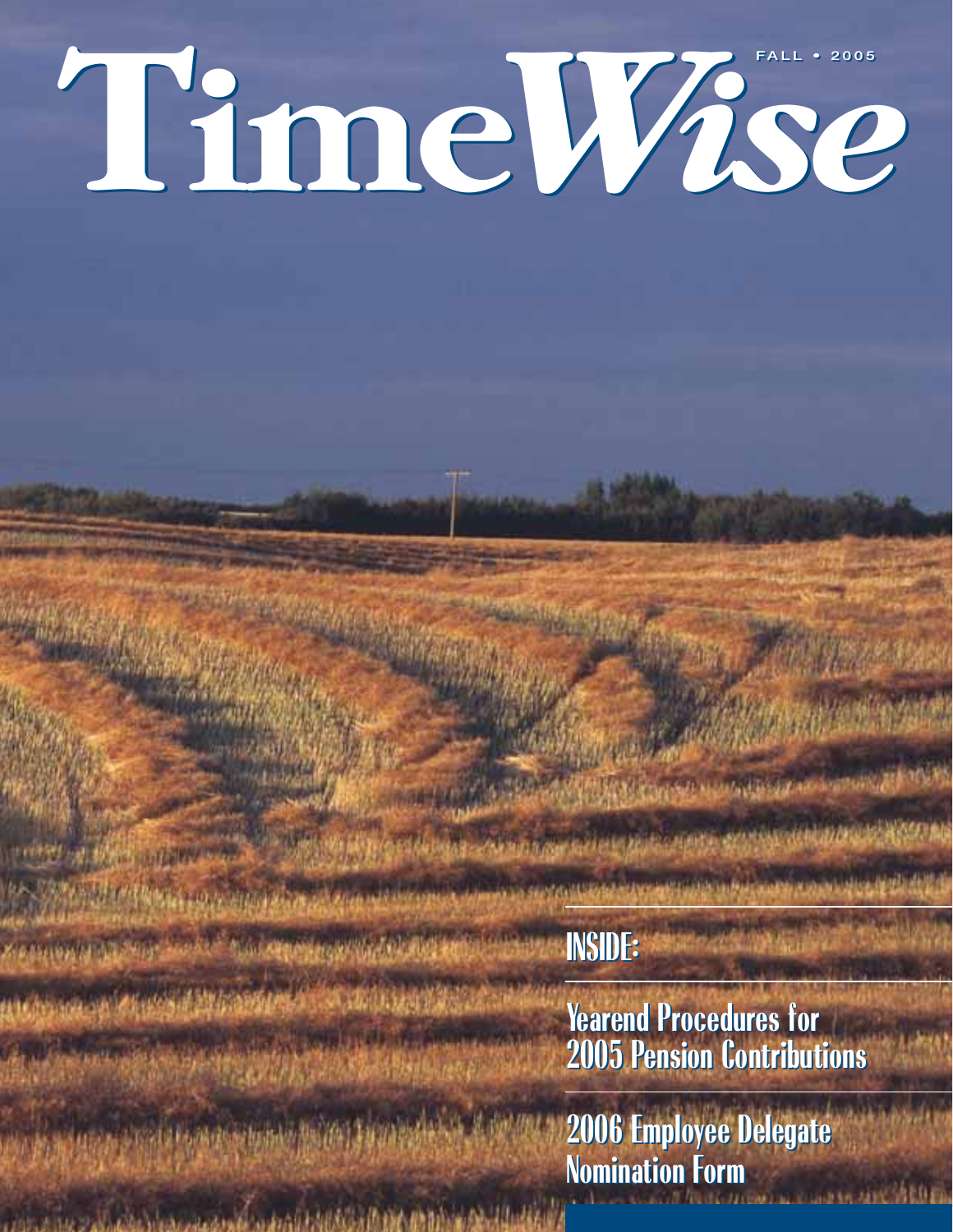## *Thinking about retirement?*



**We help people** make smart **decisions with** their money.

**We can help you identify the** solutions that are right for you.

## Give us a call!

**Call our Credential Securities Inc. Investment** 

**Advisor today: Sean Folstad, B. Admin** 

Toll Free: 1.800.788.6311 Ext. 1992<br>Tel: 306.956.1992 306.956.1992

Credential Securities Inc. is a member-CIPF.

### Investment advice in partnership...with you.





formerly Co-operative Trust Company of Canada



Toll Free: 1.800.788.6311 Email: servicecentre@concentrafinancial.ca Web site: www.concentrafinancial.ca

Email: sfolstad@concentrafinancial.ca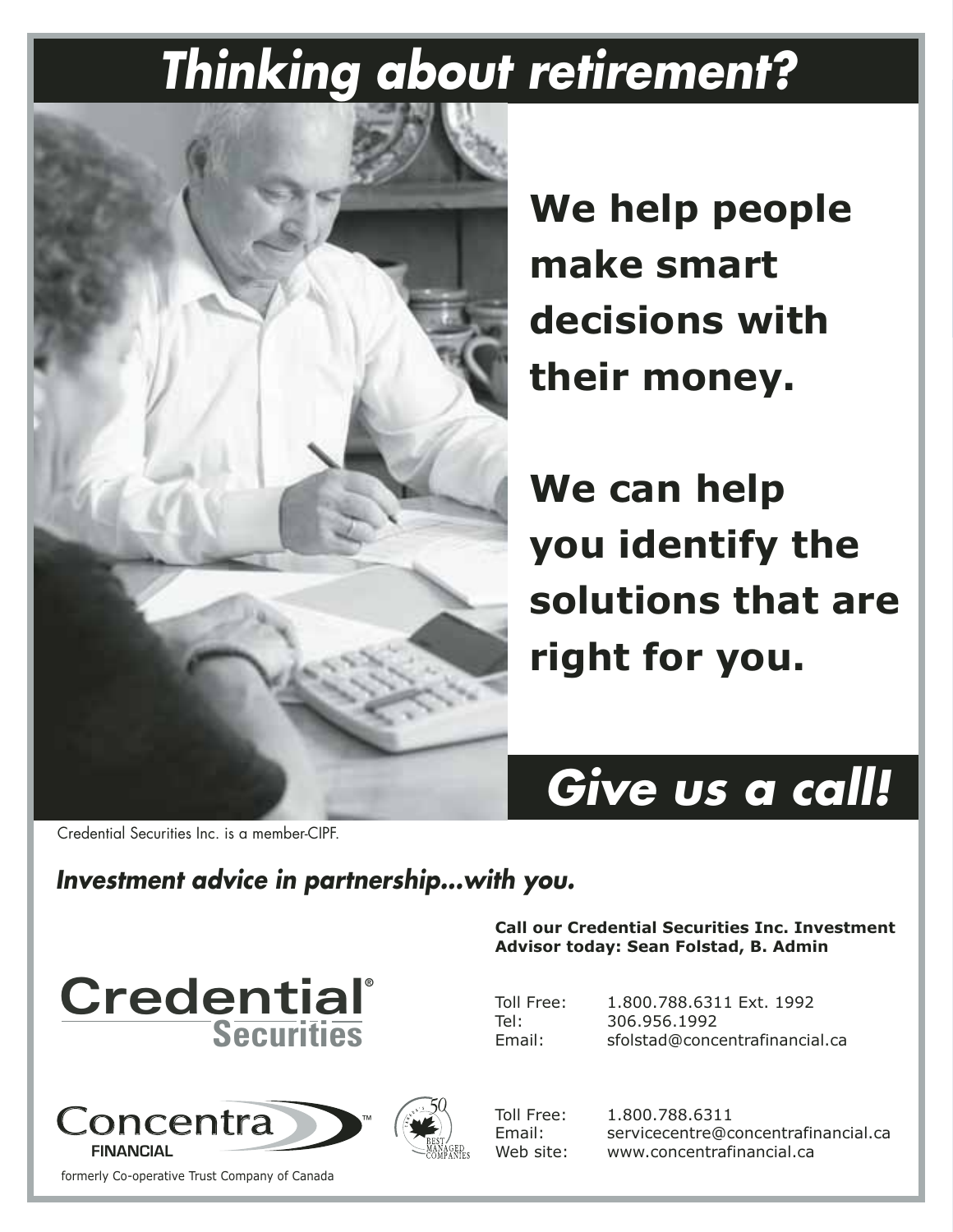# **CONTENTS**

### **PROFILE**

Laura Vance – "I really enjoy meetings!" **12**

## **SPECIAL FEATURES**

Flexible Retirement Payments **6** How much will my monthly pension be? **10** 

> Board of Directors President – Peter Zakreski Vice-President – Wayne King Directors – Earl Hanson Gerry St. Pierre Laura Vance

#### **Staff**

Audri Wilkinson

General Manager – Bill Turnbull Investment Manager – Eldon Braun Accounting/Investment Officer – Joel Sawatsky Member Services Manager – David Kapeluck Information Officer – Muriel Baribeau Systems Administrator – Vaun John Office Administrator – Fiona May Office Administrator – Rhonda Ens Office Administrator (Part-time) – Joanne Monk



### **FEATURES**

- **2** Yearend Procedures for 2005 Pension Contributions
- **3** News Briefs
- **4** Operations Update
- **9** Attention Pensioners!
- **15** New Look for Annual Statements
- **18** "I Know That!" Contest

### **REGULAR COLUMNS**

- **8** In Remembrance
- **16** New Pensions
- **19** Election of Employee Delegates
- **20** Nominee Questionnaire

TimeWise is published at least twice a year by the Co-operative Superannuation Society Pension Plan (registration no. 0345868), Box 1850, Saskatoon, Saskatchewan S7K 3S2. Phone (306) 244-1539.

TimeWise is the official publication of the Co-operative Superannuation Society Pension Plan and is provided free to all active contributing members of the Pension Plan through the Pension Plan's member organizations and to all retired members of the Pension Plan.

Opinion and comment expressed in TimeWise does not necessarily reflect the official policy of the CSS Pension Plan. This issue of TimeWise is printed on RESOLVE COATED GLOSS which contains 50% recycled fibre of which a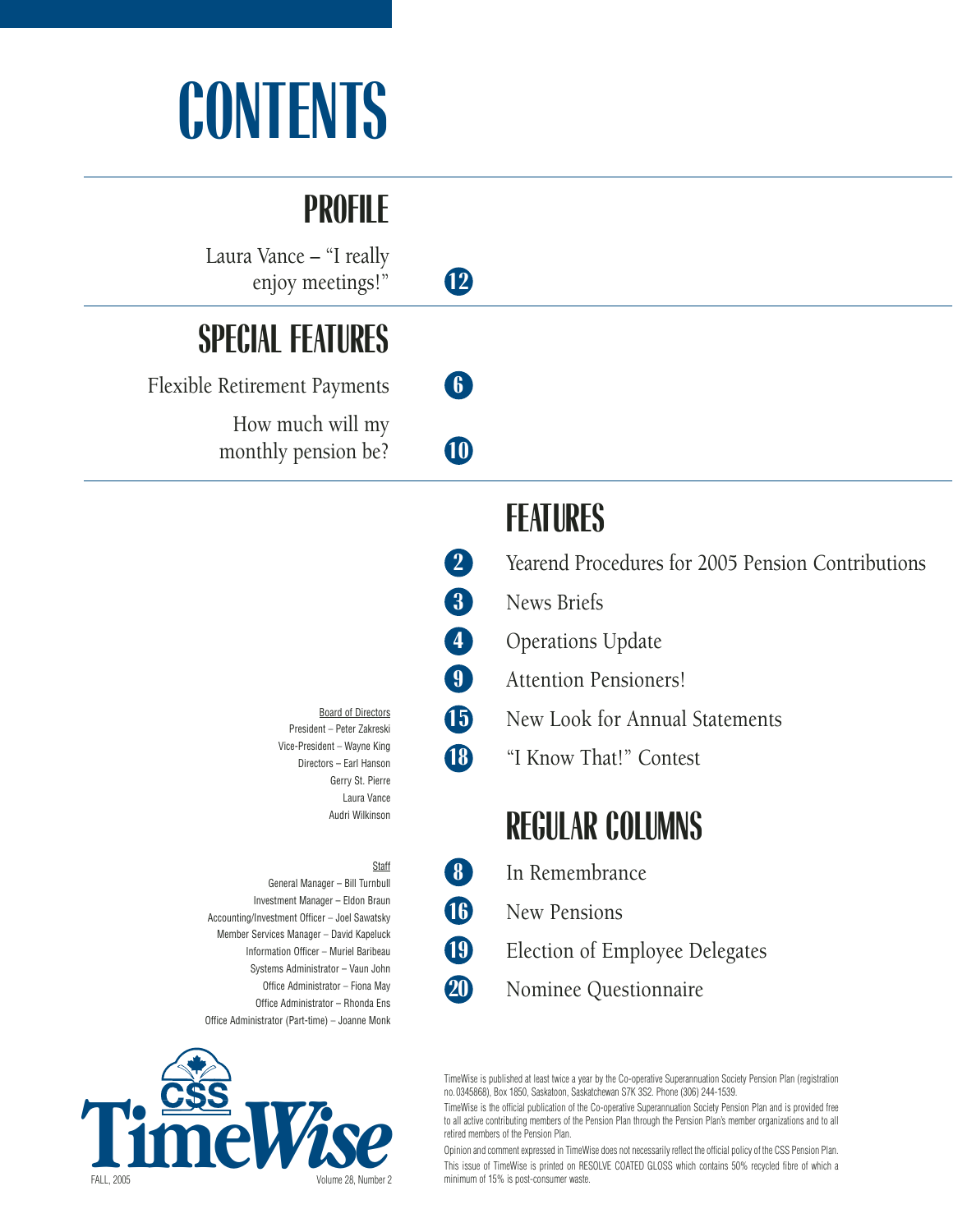## **YEAREND PROCEDURES FOR 2005 PENSION CONTRIBUTIONS**

### **Attention Managers and Payroll Departments**

### **Contribution Deadline for 2005**

 $\Gamma$ he deadline for 2005 pension contributions is **Friday, December 30, 2005**. Because the unit price for the Balanced Fund and the Money Market Fund are updated daily, the Pension Plan can no longer extend the year-end contribution deadline into the new year. Therefore, there could be a slight difference between the pension contributions shown on members' 2005 Annual Statements and the pension contributions shown on their 2005 T4 slips.

Any 2005 pension contributions received in 2006 (i.e., after December 30, 2005) will be included on members' 2006 Annual Statements.

### **Remitting Contributions**

Managers and payroll departments should keep in mind that pension legislation generally requires that all contributions be remitted to the Pension Plan **within 30 days** after being deducted from an employee's pay. Thus, any delays in remitting pension contributions to the Plan may be contrary to pension legislation.

### **CSS Pension Plan Registration Number and T4 Information**

The CSS Pension Plan's RPP registration number is **0345868**. This number **must** be indicated in "Box 50 - RPP or DPSP Registration Number" on all employee T4 slips.

The amount reported in "Box 20 - RPP Contributions" on an employee's 2005 T4 slip must include the combined total of the employee's regular required pension

contributions, plus any employee additional voluntary contributions made to the Plan for 2005. (Amounts contributed by the employer are not included in Box 20).

Employers must report the 2005 Pension Adjustment (PA) amount in "Box 52 - Pension Adjustment" on all employees' T4 slips for 2005. The 2005 PA amount is simply the **combined total** of all required (matched) employee and employer contributions, **plus** any employee additional voluntary contributions, **plus** any voluntary employer contributions for 2005. In other words, the amount reported in Box 52 of an employee's 2005 T4 slip includes **ALL** contributions to the Pension Plan made by and on behalf of the employee for 2005. Canada Revenue Agency (CRA) uses the 2005 PA amount when calculating an employee's 2006 RRSP contribution limit, which is reported on the employee's 2005 Notice of Assessment (the 2005 PA amount reduces the amount that an employee can contribute to an RRSP for 2006).

### **Pension Adjustment Reversal (PAR)**

If an employee member terminates his/her employment before obtaining vesting (i.e., ownership) of the employer contributions, and subsequently withdraws his/her own employee contributions from the Plan, the employer contributions made on his/her behalf are forfeited. (Vesting is obtained after completing two years of continuous working service).

These forfeited employer contributions are reported as a PAR in order to re-establish the employee member's RRSP room that would otherwise be lost. The CSS Pension Plan is required to submit PARs for the appropriate employee members to CRA, thus no action is required by the employer members.

### **CSS Pension Plan Contribution limit for 2006**

As announced in the February 2003 Federal Budget, for 2006 the CRA **maximum** pension plan contribution limit for employee members of defined contribution pension plans, such as the CSS Pension Plan, is scheduled to be the **LESSER** of:

- ❑ **18%** of the employee's compensation for the year, or
- ❑ **\$19,000** (the maximum dollar limit for the year).

Please note that this maximum dollar limit is \$1,000 more than the 2005 maximum dollar limit of \$18,000.

For example, if an employee will have an annual salary of \$30,000 in 2006, his/her pension plan contribution limit for the year will be \$5,400 (i.e., 18% of \$30,000). However, if the employee terminates his/her employment on June 30, 2006 and earns \$15,000 year-to-date, then his/her year-to-date pension plan contribution limit at June 30, 2006 will be \$2,700 (i.e., 18% of \$15,000). If an employee will earn more than \$105,555 in 2006, his/her pension contribution limit will be \$19,000 for 2006.

The CSS Pension Plan does not know an individual employee's compensation for the year. Therefore, it's the responsibility of the employer (i.e., payroll department) to ensure that the **combined employee and employer contributions, plus any additional voluntary contributions** to the Plan are within each employee's own pension plan contribution limit for the year. An employee's 2006 CRA maximum contribution limit to the CSS Pension Plan is separate from the maximum amount that he/she can contribute to a personal RRSP for  $2006.$   $\omega$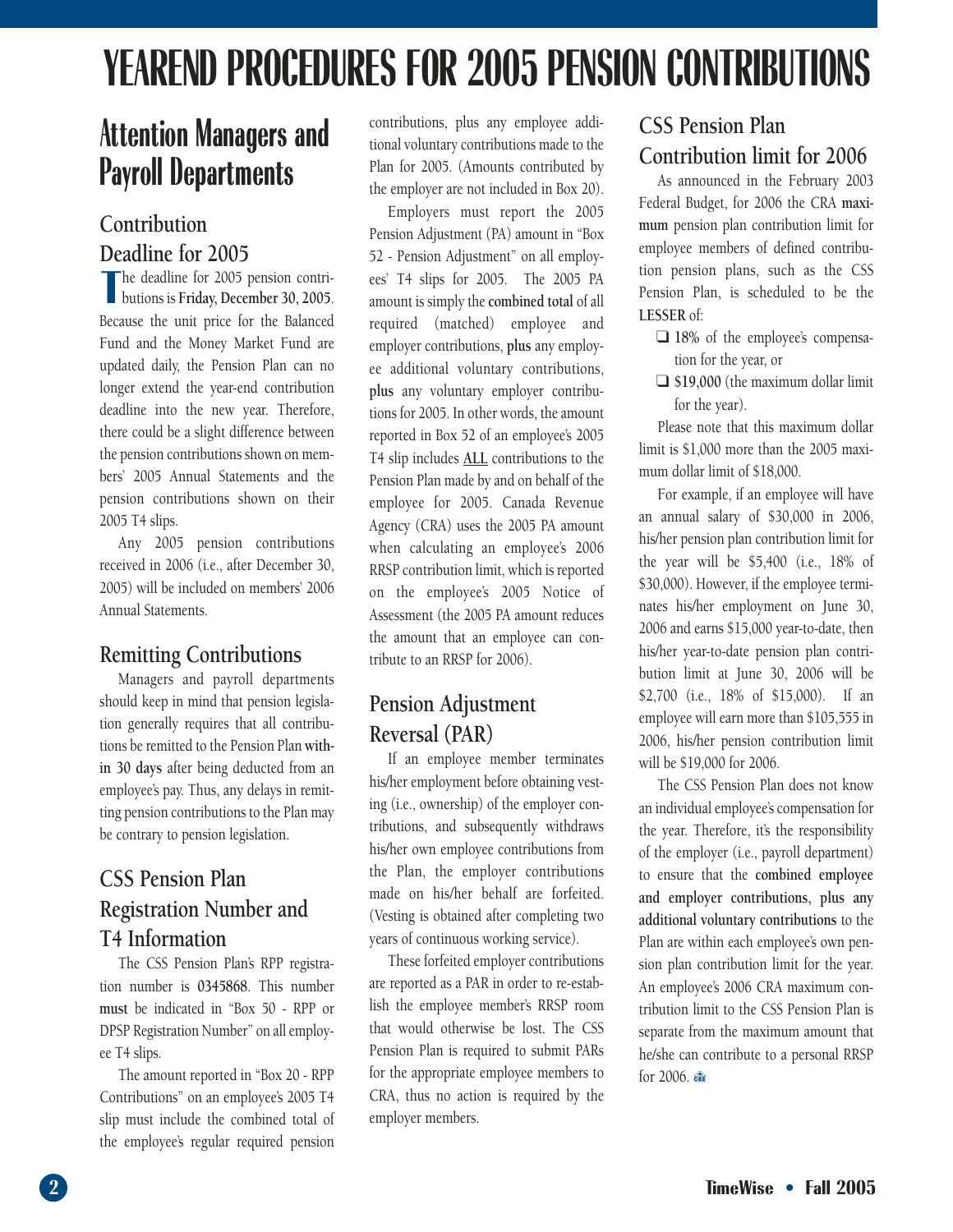## **NEWS BRIEFS**

## **"I Know That!"**

**C**ongratulations to the 10 lucky winners of<br>
the Spring 2005 "I Know That!" contest. **Ongratulations to the 10 lucky winners of** Each winner has either received a copy of Stanley J. Kershman's book "Put Your Debt on a Diet" or Alan Dickson's book "Advance to Go! – The Road to a Rich Retirement". The 10 lucky winners whose names were drawn at random on May 16, 2005 are: Arnold Beresh, Regina SK; Agnes Grenier, Morden MB; Penny Hewlett, Pierceland SK; Ann Marie Cantelo, Portage la Prairie MB; Francis Gaston, Saskatoon SK; Shannon Ferguson, Maple Creek SK; Richard Ruetz, Oxbow SK; Sandra Hendry, Nipawin SK; Brenda Puetz, Salmon Arm BC; Sophie Kendall, Calgary AB; The crossword puzzle solutions for the Spring 2005 contest are as follows:

#### **Across:**

3. In December 2004 the Manitoba government introduced The Pension Benefits Amendment Act.

5. The principle purpose [of the Society] is to provide retirement benefits to and for its members.

6. To increase the pool of skills available to the Plan and reduce manager-specific risk, a team of five outside investment management firms is employed.

9. The maximum dollar limit for contributions to a DC pension plan is proposed to increase to \$22,000 by 2009.

10. Designating beneficiaries, either before or after retirement, is an important part of your overall estate plan.

#### **Down:**

1. The portfolio's broad diversification and "balanced" asset mix of approximately half stocks and half bonds, continued to reduce volatility in 2004.

2. Despite the historically low long-term interest rates, 219 retiring members started a monthly pension directly from the Plan in 2004, at an average age of 60.19 years.

4. By the end of December, the U.S. stock market had posted back-to-back annual gains for the first time since 1999.

7. In most provinces, your surviving spouse would have the same retirement income options that would have been available to you.

8. Eleven candidates were nominated for the seven delegate positions in the Saskatchewan region.

Details of the latest contest appear on page 18.

### **Attention Terminating & Retiring Employees!**

- Contest Update □ Are you planning to terminate your employment with an employer member of the CSS Pension Plan by the end of this year?
	- ❑ And, are you planning to withdraw or transfer your pension funds from the Plan?

In the past, because of yearend procedures, the CSS Pension Plan did not process any withdrawal or transfer requests from the middle of December until January 31. This was because the Plan's final results for the year were not known and the annual income allocation rate was not set until the end of January.

Since January 2005, the Plan has been using unit pricing for its two investment

options, the Balanced Fund and the Money

Market Fund. Under unit pricing the investment performance of each Fund (positive or negative) directly affects its unit price, which in turn directly affects the dollar value of a member's pension funds.

With unit pricing the investment income, gains and losses are allocated to members on an ongoing basis. As a result, members transferring funds out during the year receive the year-to-date earnings (positive or negative) on their funds.

Under unit pricing, members do not have to wait until the end of January to know what rate of return their pension funds earned for the past year. As a result, there will no longer be a delay for terminating or retiring members wishing to transfer their funds out of the Plan at the end of the year.

Please do not hesitate to contact the CSS Pension Plan if you have any questions.



### **Former Manager of the Pension Plan Passes Away**

<sup>11</sup> Ford, a former manager<br>2005. He was 95 years old. If  $r$  it Ford, a former manager of the Pension Plan, passed away on September 18,

Art was employed by the Pension Plan for six years from 1969 to 1975, and was the manager from 1972 until his retirement in 1975.

Prior to being employed by the Pension Plan, Art worked for Federated Co-operatives Limited for 28 years. He also actively participated in the early formation years of various co-ops, and was an original manager with the Saskatoon Credit Union.

Art will be sadly missed by his wife of 65 years, Vivian, his three daughters and their families, as well as his grandchildren and great grandchildren.

#### **TimeWise • Fall 2005 3**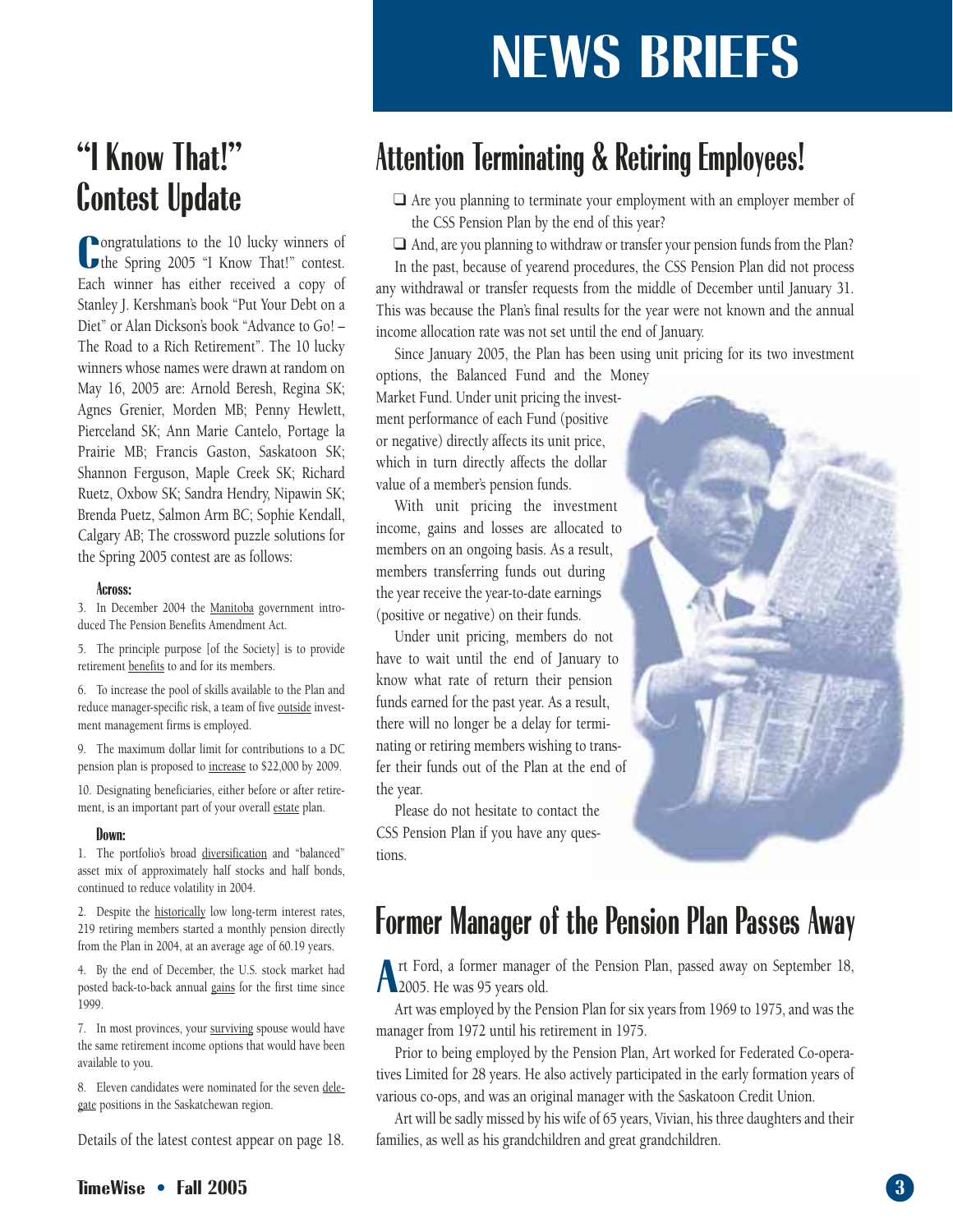## **OPERATIONS UPDATE - August 31, 2005**

|                                   | 31/08/2004      | 31/08/2005      | Change    |
|-----------------------------------|-----------------|-----------------|-----------|
| <b>Total Assets</b>               | \$2,375,721,526 | \$2,711,973,651 | 14.15%    |
| Non-Retired Member Equity         | \$1,916,250,602 | **              |           |
| Net Assets Available for Benefits | $**$            | \$2,196,575,681 |           |
| Repayments                        | \$40,702,404    | \$57,211,597    | 40.56%    |
| New Contributions                 | \$48,026,336    | \$50,594,925    | 5.35%     |
| Pension Payments                  | \$24,629,110    | \$25,269,299    | 2.60%     |
| Administrative Expense            | \$906,105       | \$957,253       | 5.64%     |
| <b>Investment Expense</b>         | \$2,401,139     | \$1,957,249     | $-18.49%$ |
| Income to be Allocated            | \$65,911,510    | **              |           |

\*\*Because the Plan's new income allocation process (see below) allocates investment income to members' accounts continuously, the value of the assets held on behalf of non-retired members is no longer recorded in the Plan's financial statement as "member equity" and "income to be allocated". Equity and income are now combined on one line in the financial statement as "net assets available for benefits".

**S** elected information relating to the CSS Pension Plan's operations for the first 8 months of 2005 (to August 31st) appears above. The regular *Quarterly Update* for the third quarter of 2005 will be distributed to all employer members in mid to late October. As always, employers are asked to share the *Quarterly Update* with their employees. Members who have Internet access can find the Plan's *Quarterly Update* in the "What's New" section of the Plan's web site at www.csspen.com

### **Plan Growth**

The Plan has experienced significant growth again over the past year. The increase in the market value of the Plan's total assets reflects a strong performance by Canadian stock and bond markets over the 12 months from September 2004 to August 2005. Equity repaid to inactive members increased over the first eight months of the year, while investment expenses decreased as a result of changing the Plan's U.S. Mid Cap Equities mandate from active to passive management in the fall of  $2004.1$ 

### **New Income Allocation Process**

Dividends, interest, and investment gains and losses for the current year are now allocated continuously to members through changes in fund unit prices. Therefore, there will no longer be an annual income allocation to members' accounts upon completion of the Plan's audit in January. This is because the unit prices for the last day of the year will already include all investment income, gains and losses for 2005. Last January, the opening unit prices for the Balanced Fund and the Money Market Fund were set at \$10.00. On August 31st, 2005, the unit price for the Balanced Fund was \$10.86, while the unit price for the Money Market Fund was \$10.14.

### **Investment Performance**<sup>2</sup>

Rising sharply on record high oil prices, the S&P/TSX (Canadian equities) produced the strongest return of the developed markets during the first eight months of 2005. The Canadian bond market produced a more modest return, as central banks in the U.S. and Great Britain increased interest rates, while the Bank of Canada "stood pat". To August 31st, the S&P/TSX Index (Canadian Equities) rose by 16.69% while the Scotia Capital Universe Bond Index increased by 6.59%.

Foreign equity markets did not perform as well. From January 1 to August 31, the S&P 500 Index (U.S. Large Cap Equities) gained 0.95% while the S&P 400 Index (U.S. Mid Cap Equities) rose by 7.1714.%. The EAFE Index (Non-North American Equities) appreciated by 3.56% and the MSCI World Index (Global Equities) improved by 2.60%. Foreign equity returns to Canadian investors were slightly reduced by a stronger Canadian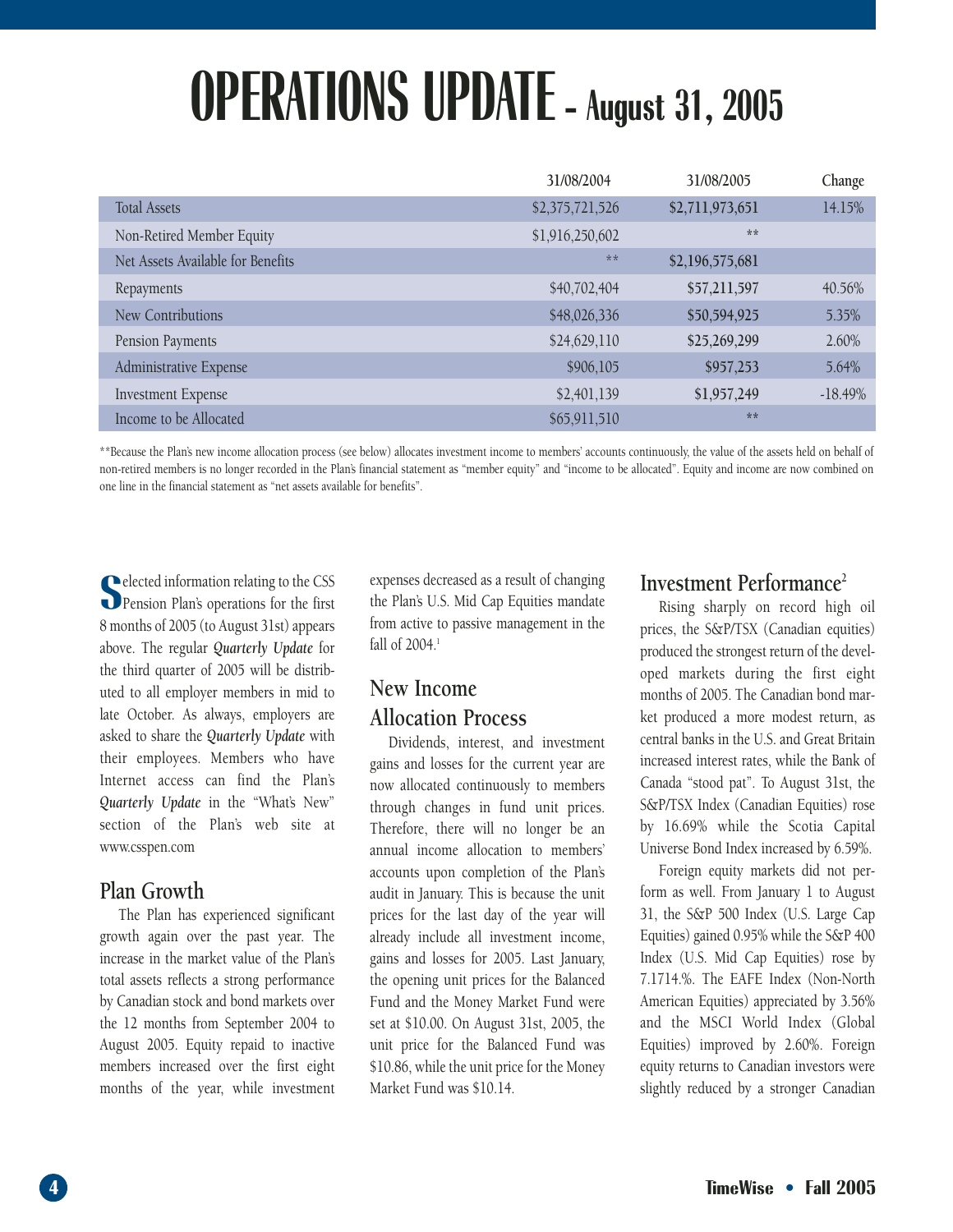dollar, which rose by 1.26% against the U.S. dollar.

For the first 8 months of the year, the Balanced Fund's unit price rose by 8.6%, outperforming its combined benchmark at 7.83%. For this same period, the Money Market Fund's return was 1.4%.

### **Investment Choice and Unitization**

In January the Plan began to offer two investment options to non-retired members – a Balanced Fund and a Money Market Fund. The Money Market Fund is a low risk/low return option designed to help members who have already reached their retirement savings goal reduce their risk as they near retirement. The Balanced Fund (previously known as the Non-Retired Lives portfolio) is a broadly diversified portfolio of stocks and bonds, designed to provide moderate growth over the long-term.3

Both funds were "unitized" in January when the Money Market Fund was introduced. That is, they were divided into units or shares whose price changes with the market value of the investments held in the fund. Members' equity was unitized at the same time. Members therefore now hold fund units. Unit pricing ensures that the current value of the Plan's investments is used when processing each contribution, withdrawal or transfer.

To move pension funds or make contributions to the Money Market Fund, a member must complete an Investment Instruction form and pay a \$75 processing fee. If a member does not wish to move any pension funds or make contributions to the Money Market Fund, he or she is not required to complete any forms or pay any fees. The contributions and funds of members who do not provide the Plan with Investment Instructions are invested in the Balanced Fund, which is the default investment option under the Plan's Rules.

Communications have been developed to explain the purpose of the Money Market Fund and the Balanced Fund.4 They explain the risks of moving equity into the Money Market Fund before you reach your retirement savings goal. They also discuss the risks of 'market timing' – moving equity back and forth between the Money Market Fund and the Balanced Fund in response to short-term market conditions. Market timing is discouraged.

To August 31st, twenty members provided Investment Instructions to the Plan. The total value of pension funds they moved into the Money Market Fund was \$5,019,941.

### **Return Expectations**

The unit price of the Balanced Fund will trend up and down with the markets, but with slightly less volatility than a typical balanced mutual fund as a result of the portfolio's broad diversification and relatively heavy bond weighting.<sup>5</sup> The Money Market Fund, on the other hand, is expected to produce a lower return, similar to Canadian short-term interest rates, but with less volatility.

At the time of writing, markets are unsettled as a result of Hurricanes Katrina and Rita, and spiraling gasoline prices. The Canadian economy is still strong due to record-high energy and commodity prices, but Canadian interest rates are finally moving upward. Investors continue to be concerned about the possibility of higher inflation and lower levels of corporate profitability. Finally, geo-political uncertainty continues, with the U.S. led "war on terrorism" now into its third year and no end in sight. Notwithstanding this uncertain outlook, the Balanced Fund has produced a good return for the first eight months of 2005. As always, however, it is not clear, whether markets will rise or fall to December 31st.

Over the longer term, investment forecasters continue to expect single digit returns for stocks and bonds to become the norm. As the Plan has now produced strong returns for most of the last three years, it is reasonable to expect that markets will pause to consolidate their recent gains, or even decline for a time, although the timing of such a market shift is impossible to forecast accurately.

On occasion, an investment portfolio structured to produce long-term growth, like the Balanced Fund, will experience short-term losses. Members nearing retirement now have the option of moving some or all of their pension funds into the Money Market Fund to reduce this risk. Members who are not near retirement are encouraged to take a longer-term view.

*1 An active manager selects a portfolio of companies based on research and analysis in an attempt to "beat the market". A passive manager constructs a portfolio containing the shares of every listed company in proportion to their market weights in an attempt to match the market's return. A passive manager "buys the market". Because no research and analysis is required, passive management is less expensive.* 

*2 All returns are stated in Canadian dollars. All indices quoted are "total returns" including price changes and interest or dividends accrued to August 31.*

*3 Please contact the CSS Pension Plan if you would like additional information on the Balanced Fund or the Money Market Fund. For retirement planning and investment advice, we recommend that you consult a certified financial planner at your credit union or wherever you bank.* 

*4 For a more detailed explanation of the differences between the Balanced Fund and the Money Market Fund, see our Investment Choice Booklet and Fund Fact sheets. These are included on our website at http://www.csspen.com/mmfund.htm. Fund Fact sheets and an explanation of fund unit prices were also enclosed with your 2004 Annual Statement.*

*5 The CSS Pension Plan invests approximately 50% of the Balanced Fund in Canadian bonds and 50% in Canadian, and foreign stocks. Most large pension plans hold approximately 40% of their assets in bonds and 60% in stocks. The overall return for the Balanced Fund is therefore less affected by the performance of the stock markets.*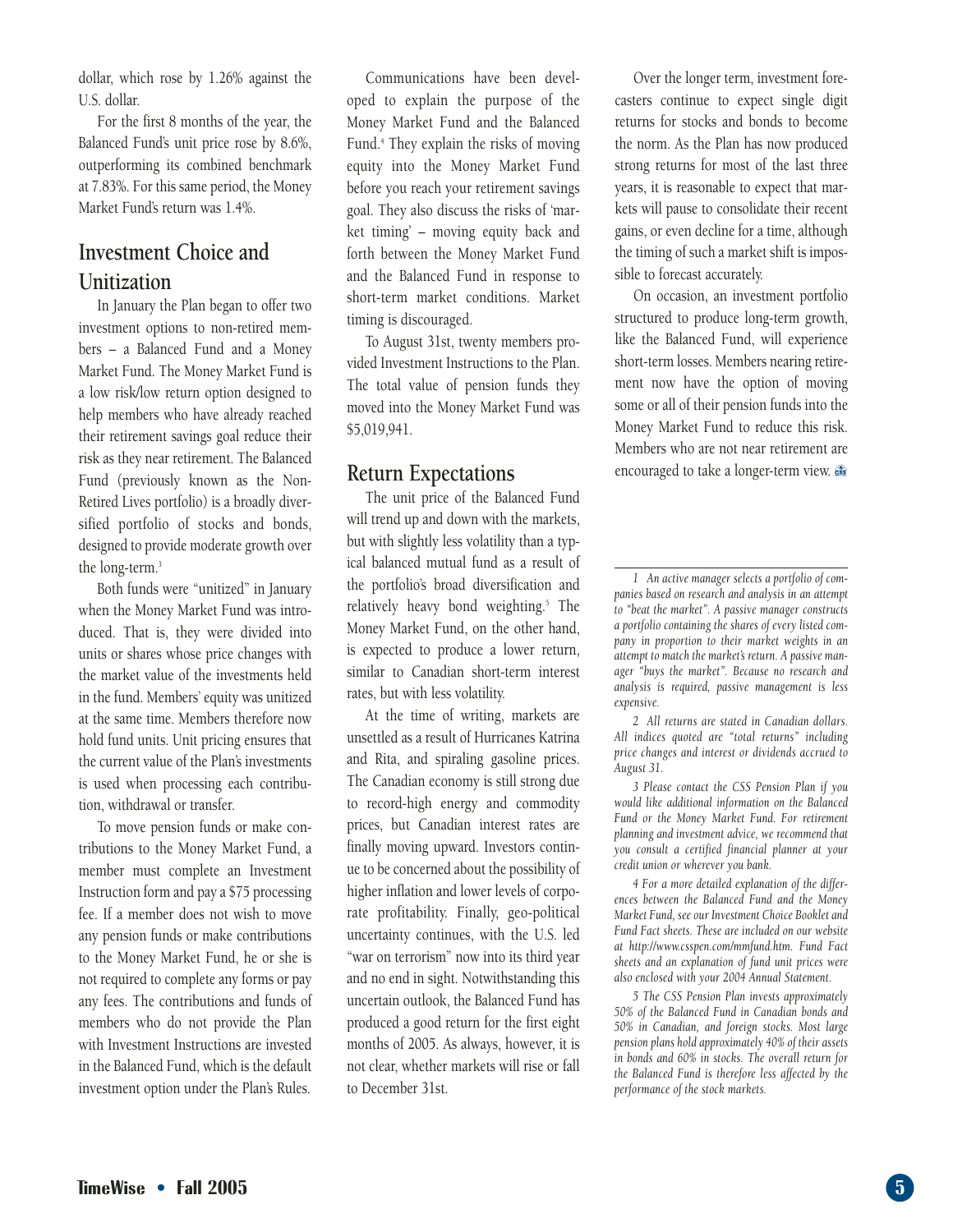# SPECIAL PROPERTY **FLEXIBLE RETIREMENT PAYMENTS**

### CSS Pension Plan members<br>will soon have another<br>retirement income option *CSS Pension Plan members will soon have another retirement income option*

**N** ot all members of the Plan want to convert their pension funds into a ot all members of the Plan want to monthly pension when they retire. Their reasons vary. Some hope to increase their retirement income by managing their own investments. Many wish to conserve any unused pension funds as part of their estate. Up until now, the Plan had no way to meet the objectives of these members.

In September 2005, the Government of Canada passed amendments to the Income Tax Act Regulations. These amendments allow Defined Contribution (DC) pension plans<sup>1</sup> to pay "variable benefits" to their retiring members. Corresponding changes

> *the Government of Canada passed amendments to the Income Tax Act Regulations.*

to the pension legislation of most provinces will be required before this new option will become available.

### **Flexible Retirement Payments**

At the CSS Pension Plan, we are calling this new option "Flexible Retirement

Payments". Although the pension legislation of most provinces has yet to be amended to permit Flexible Retirement

*Your rights and obligations as a recipient of Flexible Retirement Payments will be different from those receiving a monthly pension from the Plan.*

Payments, the Plan expects that this option will eventually become available to its members across Canada more or less as follows: accounts.<br>In September 2005, its members across Canada more or less as

- Members who do not want a pension will still be able to stay in the Plan during retirement.
- Flexible Retirement Payments will generally not be permitted until you quit work and qualify for retirement.2 The withdrawal/transfer of funds will still be permitted at any time after you quit working.
- Payments will be subject to an agebased minimum annual withdrawal requirement.<sup>3</sup>
- Payments from locked-in funds in most provinces will be subject to some sort of maximum annual limit.<sup>4</sup>
- You will probably have to obtain the consent of your spouse. In addition

### **Parliament provides a new option for DC plan members**

For many years, retiring members of<br>
the Plan have been able to convert<br>
their for the integration converts or many years, retiring members of their funds into a monthly pension or transfer their funds out of the Plan. Recent changes to the Income Tax Act Regulations offer the possibility of a third choice. Once provincial pension regulators make corresponding changes to provincial pension legislation, retiring members will be able to remain in the Plan during retirement, taking periodic withdrawals from their pension

> your spouse will have to waive the right to a joint pension under pension legislation.

- Payments will be taxable as pension income for the year received.
- You will be able to designate your spouse as "specified beneficiary". This means that in the event of your death your spouse will be able to continue to receive payments.
- In the event of your death, your remaining account balance will roll over to your spouse without tax consequences in most cases.
- You will still be able to decide how much of your pension funds to hold in each of the Balanced Fund and the Money Market Fund.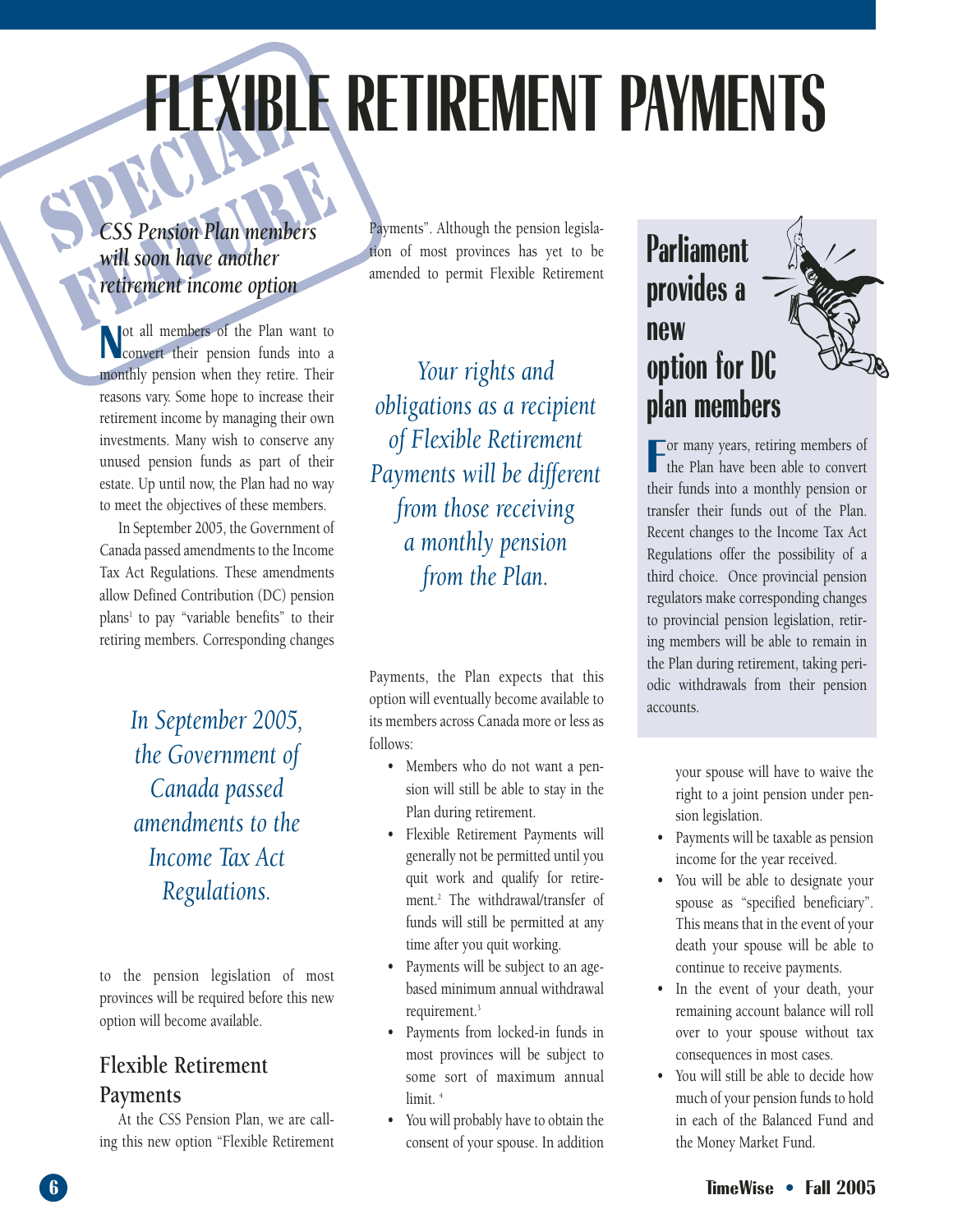### **Flexible Retirement Payments will not be like a pension**

Your rights and obligations as a recipient of Flexible Retirement Payments will be different from those receiving a monthly pension from the Plan.

- You will not receive a fixed monthly amount for life. Each year, you will be able to choose any payment amount between the relevant minimum and maximum annual limits explained above. There will be no assurance that your Flexible Retirement Payments will last for your lifetime.
- Your pension funds could run out if you maintain a steady payment through years when markets are weak. Following a year of low returns, therefore, you may have to consider reducing your payment.
- With Flexible Retirement Payments, any funds left in your account at death will always be available to your spouse, family or estate. With a CSS pension, the amount of pension

funds used to "buy" your pension is spent when your pension starts.<sup>5</sup>

### **When will Flexible Retirement Payments become available?**

Most provinces have not yet passed amendments to their pension legislation to permit Flexible Retirement Payments. At this point, therefore, we don't know how the provinces will decide to regulate this option. Further, Delegates have not yet considered how the rules of the CSS Pension Plan might have to be changed. It is therefore too early to say exactly what a Flexible Retirement Payment option will look like or when it might become available. Assuming that all regulatory requirements are in place, however, the Plan is targeting the "roll out " of Flexible Retirement Payments sometime in the second half of 2006.<sup>6</sup>

After the 2006 Annual Meeting, more exact timing will be known. Please watch the next edition of *TimeWise* magazine and the Plan's website for further information.

Some of the differences between a CSS Pension payment and a Flexible Retirement Payment appear in the table below.

| <b>CSS Pension</b>                                                                                                               | VS. | <b>Flexible Retirement Payment</b>                                                                  |
|----------------------------------------------------------------------------------------------------------------------------------|-----|-----------------------------------------------------------------------------------------------------|
| • Member can't change monthly amount                                                                                             |     | • Member can change amount of payment                                                               |
| • Funds transferred to Retired Lives portfolio<br>and invested in long-term bonds                                                |     | • Funds remain in member's account invested<br>in the Balanced Fund and/or the Money<br>Market Fund |
| • Payments continue for member's lifetime                                                                                        |     | • Payments will stop, once funds used up                                                            |
| • Pension funds "spent" to buy monthly<br>pension. Spouse or beneficiary's entitlement<br>determined by type of pension selected |     | • Any unused funds available to spouse,<br>estate, family or beneficiaries                          |
| • Amount of payment affected by long-term<br>interest rates at retirement                                                        |     | • Amount of payment amount affected by<br>member's investment returns                               |

*1 The CSS Pension Plan is a Defined Contribution (DC) pension plan.*

*2 Under the Rules of the CSS Pension Plan, members must generally be 50 years of age and not working for any employer member of the Plan (full and final termination) before their pension funds can be converted to a monthly pension or transferred out to a LIF, LRIF, PRRIF or RRIF.*

*3 Members will be able to have this minimum amount based on their own age, or if they wish, on their spouse's age.*

*4 Although the superintendents of pensions in most provinces have not yet indicated how Flexible Retirement Payments will be regulated, it is expected that maximum withdrawal limits will apply. These maximum limits may vary by province.*

*5 Funds converted to pension are removed from the member's account and transferred into the Pension Reserve – a portfolio of high-quality, long-term bonds (i.e., the Retired Lives portfolio). The member gives up ownership of the pension funds in return for the promise of a monthly payment for life. Any survivor benefits upon the member's death depend upon the type of pension selected at retirement.* 

*6 At the date of writing, BC is the only province to have enabled Flexible Retirement Payments. CSS is encouraging the superintendents of pensions in other jurisdictions to move quickly. Members are cautioned that Flexible Retirement Payments may not become available in all provinces at the same time.*

### **CSS Rule Changes Required**

**D**elegates reviewed the creation of a<br>
Flexible Retirement Payment<br>
option at the Society's last Annual elegates reviewed the creation of a Flexible Retirement Payment Meeting in March of 2005. It is expected that Plan Rule changes will be considered at the Society's next Annual Meeting in March of 2006. Any Rule changes passed will have to be approved by federal and provincial regulators before becoming effective.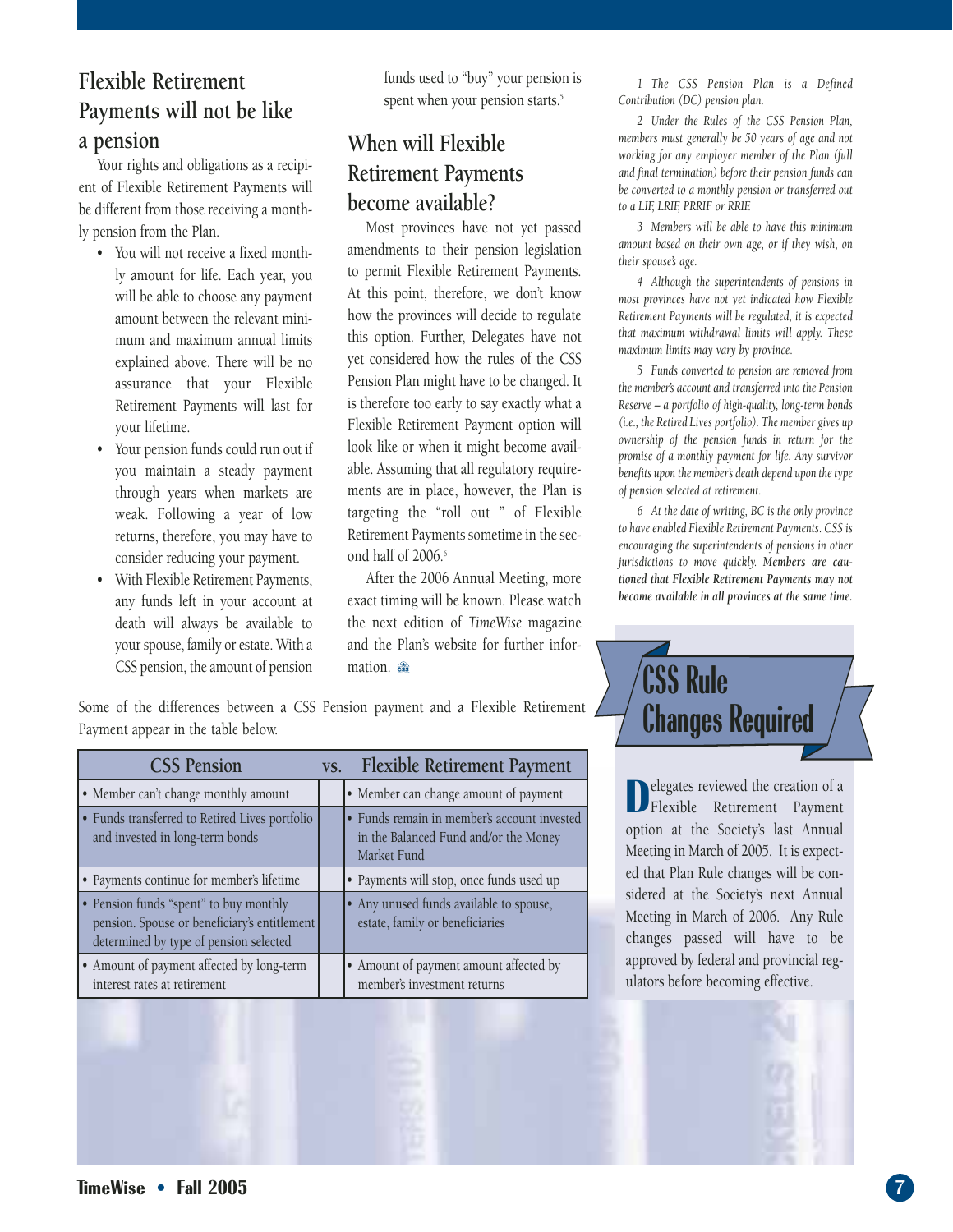# **In Remembrance**

IN THIS REGULAR COLUMN WE ACKNOWLEDGE THOSE PENSIONERS WHO ARE NO LONGER WITH US. TO THEIR FAMILY AND FRIENDS, WE EXPRESS OUR SINCERE CONDOLENCES.

**Dennis W. Adkin** *Federated Co-op, Saskatoon SK*

**L.P. Baart** *Portage Credit Union, Portage la Prairie MB*

**Clayton R. Babcock** *Red Deer Co-op, Red Deer AB*

**Leslie H. Baker** *Parkland Co-op, Porcupine Plain SK*

**B.W. Ballek** *Andrew Co-op, Andrew AB*

**Carl A. Boudreau** *St. Joseph's Credit Union, Petit de Grat NS*

**Robert W. Burgess** *Weldon Co-op, Weldon SK*

**Catherine D. Buttar** *Rosetown Co-op, Rosetown SK*

**William J. Chyzyk** *Federated Co-op, Edmonton AB*

**James L. Cooper** *Melfort Co-op, Melfort SK*

**Ileene Dawe** *Credit Union Central, Winnipeg MB*

**Lorne Dietrick** *Matador Farming Pool, Kyle SK*

**Victor Ducharme** *Sherwood Co-op, Regina SK*

**Hannah A. Elliott** *Community Health Services, Saskatoon SK*

**Bryce Feader** *Sintaluta Co-op, Sintaluta SK*

**Goldie I. Foerster** *St. Paul Co-op, St. Paul AB* **Damian A. Fougere** *Federated Co-op, Winnipeg MB*

**Ralph Freeman** *Bella Coola Co-op, Bella Coola BC*

**Anton Fuchs** *Broadview Co-op, Broadview SK*

**Homer J. Gagnon** *Borderland Co-op, Moosomin SK*

**H. Esson Gale** *The Pas Credit Union, The Pas MB*

**Warren J. Geiger** *Federated Co-op, Regina SK*

**Roberta Gibson** *Yorkton Co-op, Yorkton SK*

**William Gibson** *Calgary Co-op, Calgary AB*

**Pete J. Gorniak** *Montmartre Co-op, Montmartre SK*

**Margaret Hall** *Swan Valley Co-op, Swan River MB*

**Robert J. Hayne** *Carman Co-op, Carman MB*

**Catherine Hazelwanter** *Saskatoon Credit Union, Saskatoon SK*

**Marjorie E. Henrion** *Shaunavon Co-op, Shaunavon SK*

**Ernest Henschel** *Co-operative Housing, Winnipeg MB*

**James H. Hodgins** *Edmonton Co-op, Edmonton AB*

**Joseph S. Huchala** *Lethbridge Seed Cleaning Co-op, Coaldale AB*

**Bill Hyshka** *Saskatoon Co-op, Saskatoon SK* **Victor Imhoff** *Federated Co-op, Vancouver, BC*

**Paulette A. Jarvis** *Edmonton Co-op, Edmonton AB*

**Elizabeth Johnson** *Moose Jaw Co-op, Moose Jaw SK*

**Pamela Jourdenais** *Bella Coola Co-op, Bella Coola BC*

**Norbert E. Kasprick** *Neepawa-Gladstone Co-op, Neepawa MB*

**William Kinghorn** *Loughheed Co-op Seed Cleaning Plant, Lougheed AB*

**Alex Knihnitski** *Concentra Financial, Saskatoon SK*

**Evan Kyle** *Carlyle Co-op, Carlyle SK*

**Kathleen Lagrandeur** *Pincher Creek Co-op, Pincher Creek AB*

**Archie Loyns** *Naicam Credit Union, Naicam SK*

**G. Dianne McFadzean** *Valleyview Co-op, Virden MB*

**Samuel R. McLeod** *Northern Sask. Co-op Stockyards, Prince Albert SK*

**Donald J. Meyer** *Credit Union Central, Regina SK*

**John Penner** *Carrot River Co-op, Carrot River SK*

**Cornelius F. Peters** *Federated Co-op, Saskatoon SK*

**Jennie Quaid** *Naicam Co-op, Naicam SK* **Clinton Radke** *Young Co-op, Young SK*

**Frank Rau** *Saskatoon Co-op, Saskatoon SK*

**John Rempel** *Winkler Co-op, Winkler MB*

**Wayne D. Rempel** *Red Deer Co-op, Red Deer AB*

**John Reznechenko** *Drumheller Co-op, Drumheller AB*

**Frederick Rodatz** *Consumer Co-operative Refineries, Regina SK*

**Audrey M. Rody** *Weyburn Co-op, Weyburn SK*

**M. Dorinne Ruston** *1st Choice Savings & Credit Union, Lethbridge AB*

**John Schroeder** *Drake Co-op, Drake SK*

**Cheryl Shandilya** *Calgary Co-op, Calgary AB*

**James H. Sheppard** *Consumer Co-operative Refineries, Regina SK*

**Robert Siddon** *Red Deer Co-op, Red Deer AB*

**Kenneth E. Smith** *Neepawa-Gladstone Co-op, Neepawa MB*

**Edgar Thibeault** *Calgary Co-op, Calgary AB*

**Gilbert H. Wesson** *Concentra Financial, Regina SK*

**Laverne Willey** *Stony Plain Co-op, Stony Plain AB*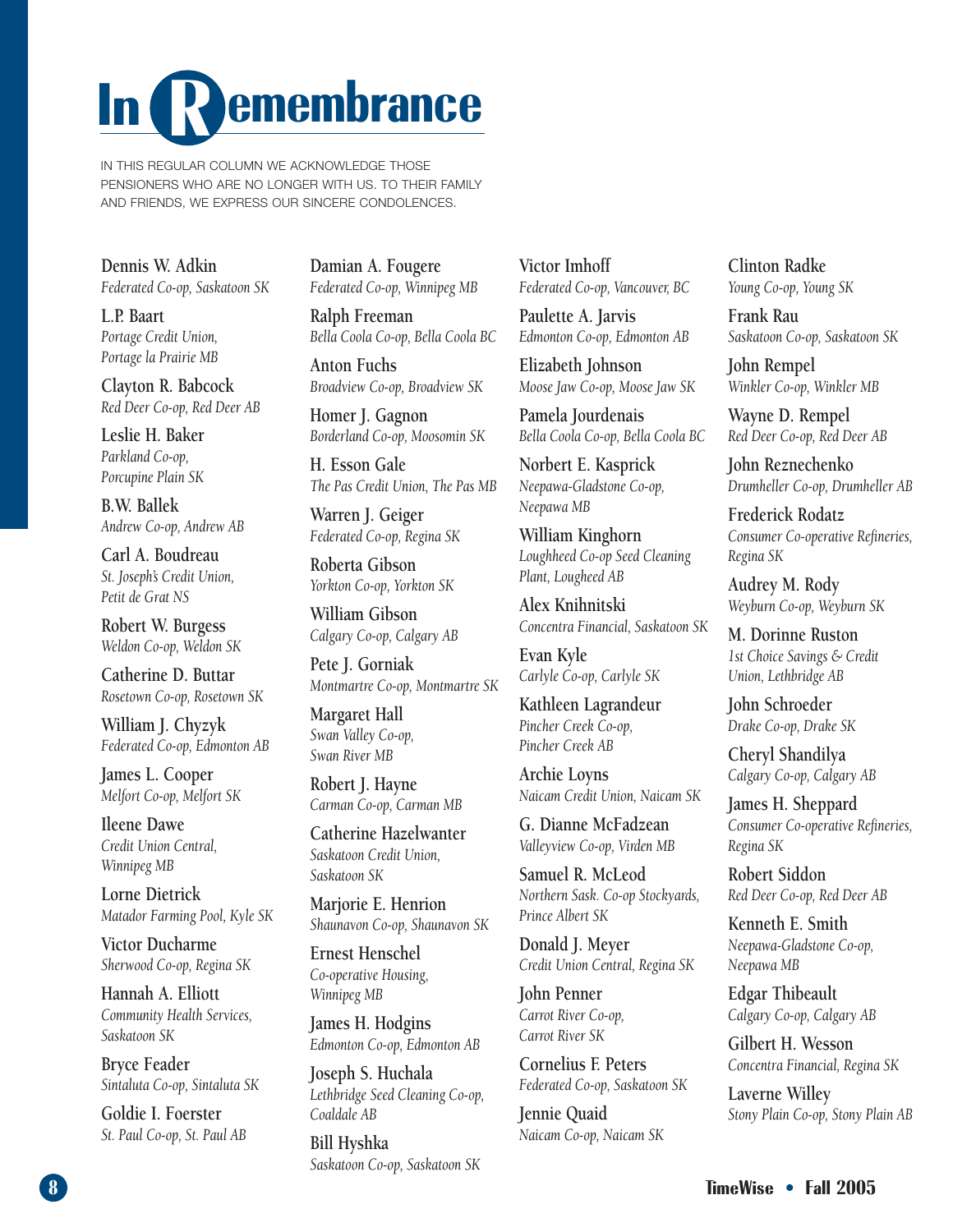

The CSS Pension Plan is pleased to announce that it is continuing its tradition of providing the December penhe CSS Pension Plan is pleased to announce that it is continuing its trasion payments to pensioners prior to the holiday season. Accordingly:

- **Pensioners whose pension payment is deposited directly into a credit union or bank account:** your pension payment will be deposited into your account on **Monday, December 19** instead of December 26.
- **Pensioners receiving monthly cheques by mail:** your cheque will be mailed from the Pension Plan's office on **Thursday, December 15.**



### **2006 Income Tax Changes**

Income tax changes effective January 1, 2006 may mean that the after-tax amount of monthly pension you receive in 2006 could be different than the amount you received in 2005.

If you are turning 65 in 2006, the CSS Pension Plan will be sending you federal and provincial Personal Tax Credits Return (TD1) forms early in 2006. Once you receive these forms you should complete and return them as you may be eligible for all or part of the federal and provincial Age Exemption amounts.

Someone aged 65 or older whose **total net income** in 2006 is less than the federal and provincial minimum threshold amount can claim the full Age Exemption when calculating his/her federal and provincial income tax payable for 2006. However, someone aged 65 or older whose **total net income** exceeds the minimum threshold in 2006, will have their Age Exemption reduced by 15% of their net income in excess of the minimum threshold. Someone aged 65 or older whose total net income exceeds the maximum threshold amount in 2006, will not be eligible for any of the Age Exemption amounts.

> Pensioners wishing to find out how much of the federal and provincial Age Exemption they may be eligible for should get the federal and appropriate provincial Personal Tax Credits Return forms (TD1) and applicable worksheets. In addition to the CSS Pension Plan's office, the

2006 TD1 forms will be available on the Canada Revenue Agency (CRA) Web site at www.cra-arc.gc.ca, or by calling CRA at 1-800-959-2221, but not until late 2005 or early 2006. Pensioners who need help completing the TD1 forms can call the CRA general enquiries line, toll free, at: 1-800-959-8281.

If you are already 65 or older you should keep the above in mind if you expect your 2006 total net income to exceed the minimum threshold amount. If you fall into this category, you can arrange to have extra income tax withheld from your monthly pension.

### **T4A Slips**

The T4A slips for 2005 will be mailed directly to pensioners by early February 2006. Watch your mail, as you will require the T4A slip when filing your 2005 Income Tax Return. **CRA regulations state that a T4A slip must only be issued when total payments for the year are more than \$500.** 

If your total pension payments from the CSS Pension Plan for 2005 are **less than \$500**, you will **not** receive a T4A for 2005. However, you still must declare the total of your pension payments that you received in 2005 on your Income Tax Return.

Pension payments from the CSS Pension Plan qualify for the Pension Income Exemption (i.e., when calculating the tax credits) on your Income Tax Return. The maximum exemption that may be claimed is \$1,000.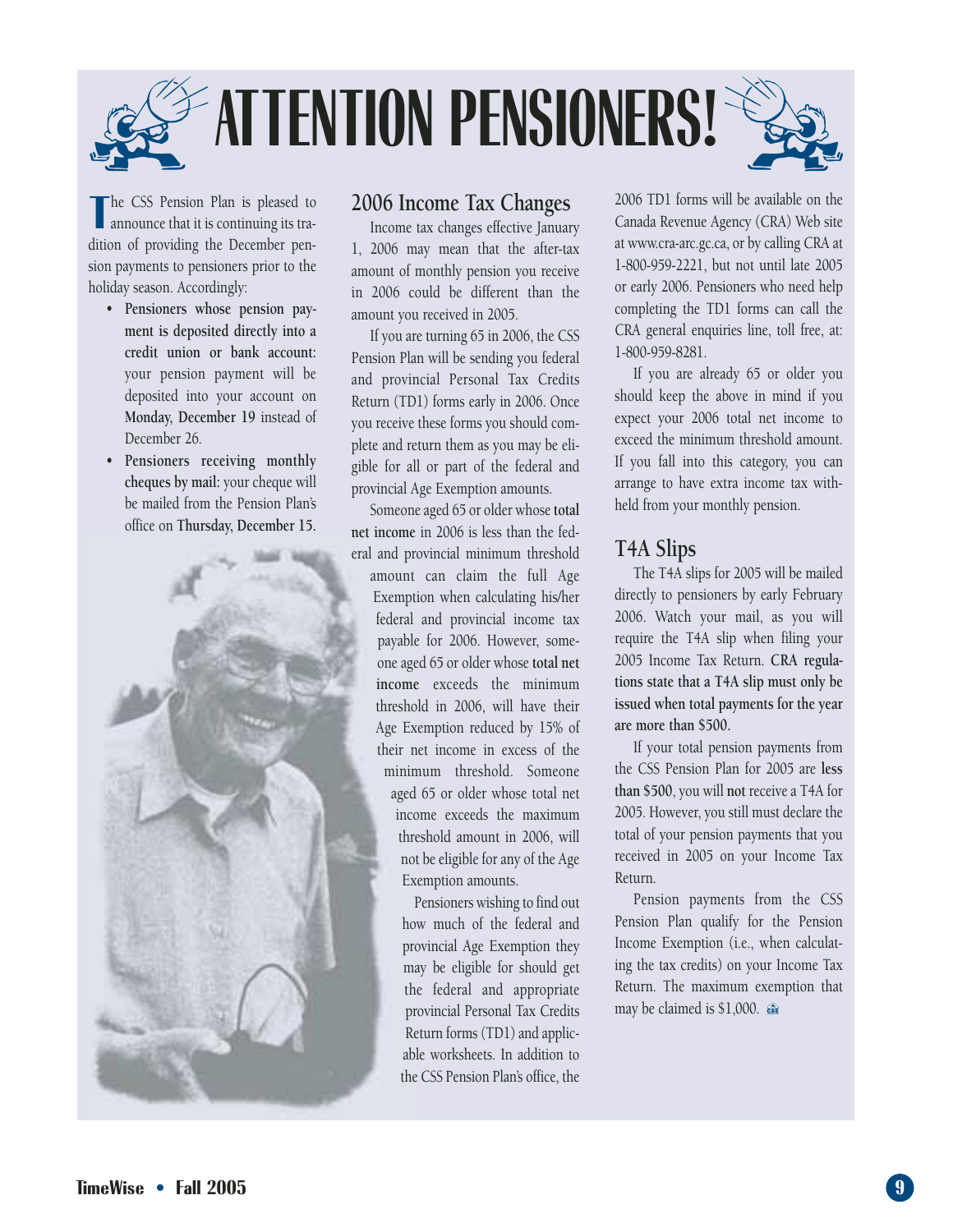# **SPECIAL MUCH WILL MY MONTHLY FEATURE AND STREET (SCRIPPING) PENSION BE?**

n your Annual Statement, you're accustomed to seeing "pension projections" for your monthly pension from the Plan. In this article we'll explain how the pension projections are produced. Does the Plan use a crystal ball? No, we don't. We just "do the math."

### **Doing the Math**

Imagine a member who is age 60. Suppose this member has \$100,000 of pension funds in their Account. If this member were to start a pension now, they would receive about \$579 per month.<sup>1</sup>

How is this monthly pension payment calculated?

• Obviously the **amount of pension funds** a member has affects the amount of their pension. The more pension funds, the greater the monthly pension. If the above member had \$200,000 instead of \$100,000 their monthly pension would be about \$1,158 per month  $(i.e., $579 \times 2 = $1,158).$ 

The more contributions to the Plan for the member, the greater the amount of their pension funds. Also, the greater the rate of return earned on their accumulated funds, the greater the amount of pension funds at retirement.

• The member's **age or "average life expectancy"** at the time the monthly pension starts also affects the amount of the payment. If a member lives to reach their average life expectancy, all of their pension funds will have been paid out.<sup>2</sup> The older a member is when their pension starts, the shorter their average life expectancy, so the greater their monthly pension. For example, if a 65-year-old member with \$100,000 of pension funds were to start a monthly pension now they would receive about \$628 per month. The 65-year-old member receives \$49 per month more than the 60-yearold member (i.e., \$628 - \$579 = \$49) because their average life expectancy is shorter, so there is less time to pay out their \$100,000.

• When a member converts pension funds into a monthly pension, the funds from their Account are used to purchase long-term bonds. These bonds are held in the Pension Reserve (i.e., Retired Lives portfolio) and they earn interest. The member's monthly pension is comprised of this interest, plus part of the original \$100,000. The interest rate on these long-term bonds affects the amount of a member's monthly pension. The CSS Pension Plan refers to this long-term interest rate factor as the **pension conversion rate or annuity rate**. So the higher the long-term interest rates when a member retires, the higher their monthly pension, all other factors being equal. The annuity rate is set each month as another group of upcoming retiring members convert their pension funds into monthly pensions.

What a member's pension will be at retirement is not known until the member actually retires and starts their pension. Until then, the amount of their pension funds is not known, nor is the annuity rate known. So, to estimate a member's pension for some date or age in the future, that is to make a pension projection, some assumptions need to be made before "doing the math".

### **Making Assumptions**

Firstly, before doing pension projections, assumptions must be made regarding the amount of pension funds the member will have at a point in time in the future. Let's say a member is currently age 50 and wants a pension projection for age 60. If the member will be contributing to the Plan until then, an assumption has to be made as to how much the member's contributions will be over the next ten years.3 Also, an assumption needs to be made regarding what rate of return the existing accumulated amount of pension funds and these future contributions will earn over the next ten years.

The pension projections on the Annual Statement in the past have used 8% as a future rate of return. However, the new Annual Statements, which will be distributed in early 2006, will have pension projections for a 2%, 4%, 6% and 8% future rates of return. In this way a member nearing retirement can see how their pension projections will be affected if they use a more conservative rate of return because they might be considering transferring some or all of their funds from the Balanced Fund into the Money Market Fund.<sup>4</sup> Members can also see that if they transfer their funds into the Money Market Fund too many years before retirement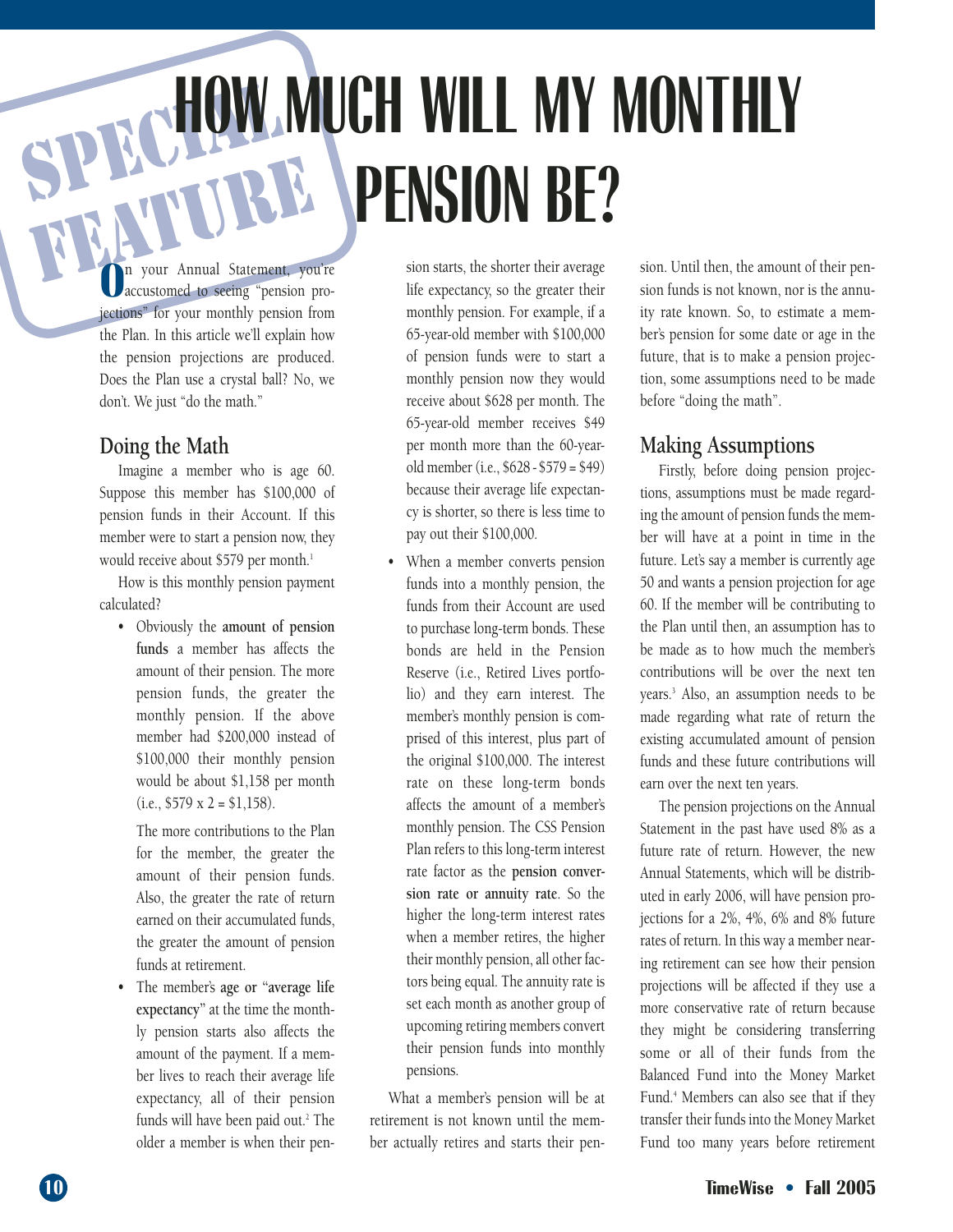

(i.e., at a young age), they risk not having a large enough pension at retirement.

The second assumption concerns the long-term bond interest rate that might be in effect when the pension starts. In other words what annuity rate should be used when "doing the math" for a pension projection.

Because it's difficult to estimate what long-term interest rate might be in the future, the pension projections on the Annual Statements use the average annuity rate for the past 4-year period. The 2004 Annual Statements therefore used an annuity rate of 5.5%. Long-term interest rates have decreased in 2005, thus the annuity rate that will be used on the 2005 Annual Statements will have an annuity rate somewhat lower than 5.5%.

### **What factors can you control?**

Some factors that affect what your monthly pension might be in the future you can control, and some you can't. You can't control the ups and downs of the investment markets, nor can you control

long-term interest rates. You can't control the average life expectancy, but you can control at what age you retire and start your pension.<sup>5</sup> As an individual employee, you can't control the contribution rate set by your employer, but you can make extra contributions to the Plan up the limits set by the Canada Revenue Agency. The sooner a

member starts mak-

ing extra contributions to the Plan, the greater the impact these contributions will have on their accumulated amount of pension funds. For example, a 30-year-old member who makes extra contributions to the Plan of \$100 per month for thirty-years at an 8% return will have an extra \$141,800 of pension funds at age 60. However, a 50 year-old member who makes extra contributions to the Plan of \$100 per month for ten-years at an 8% return will only have an extra \$18,100 of pension funds at age 60.

### **Pension Projections are subject to change**

Members often ask, "Why did the projections on my Annual Statement change?" The pension projections on the Annual Statement change because either the assumptions were not met, or the assumptions changed. For example, if the amount of contributions that came in over the past year was less than assumed, the projections could be lower. Or if the actual rate of return earned over the past year was less than the assumed rate of return, the projections could be lower.

Sometimes the assumptions are adjusted to reflect the economic environment. For example, if long-term interest rates are decreasing, then the annuity rate that's used for the projections is subject to decrease. This will cause the projections to decrease.

There could be other reasons why your projections change, but these are the most common.

### **Planning Ahead**

Soon there will be a pension calculator on the Plan's website. This calculator will allow you to do your own pension projections and experiment with different scenarios. Also, this pension calculator will let you make adjustments when the actual results differ from expectations.

*1 Based on a Single Life pension with a 15-year guarantee period. This is the same type of pension that is projected on your Annual Statement. The CSS Pension Plan also offers Joint & Last Survivor pensions, where your surviving spouse would receive a pension for their lifetime.*

*2 If a member dies before reaching their average age life expectancy, there may or may not be survivor benefits, depending upon the type of pension selected. If a member is still alive after reaching their average life expectancy, they still receive their pension for the rest of their lifetime.*

*3 If you and your employer are currently contributing to the Plan, the pension projections on the Annual Statement assume that those contributions will continue until your pension starts. If you have made or are currently making extra contributions to the Plan, the Annual Statement projections include the accumulated value of those contributions, but do not assume that the extra contributions will continue until retirement.*

*4 The Balanced Fund is a moderate risk/moderate return investment option that is designed to provide growth over the long term, and is expected to have occasional short-term losses. The most recent 10-year average return (i.e., 1995 to 2004) for the Balanced Fund was just over 10%. The Money Market Fund is a low risk/low return investment option that is designed as a pre-retirement fund for those members who have reached their savings goal and wish to preserve some or all of their accumulated amount of pension funds.*

*5 The Income Tax Act requires that you convert your pension funds into a retirement income before the end of the year you reach age 69.*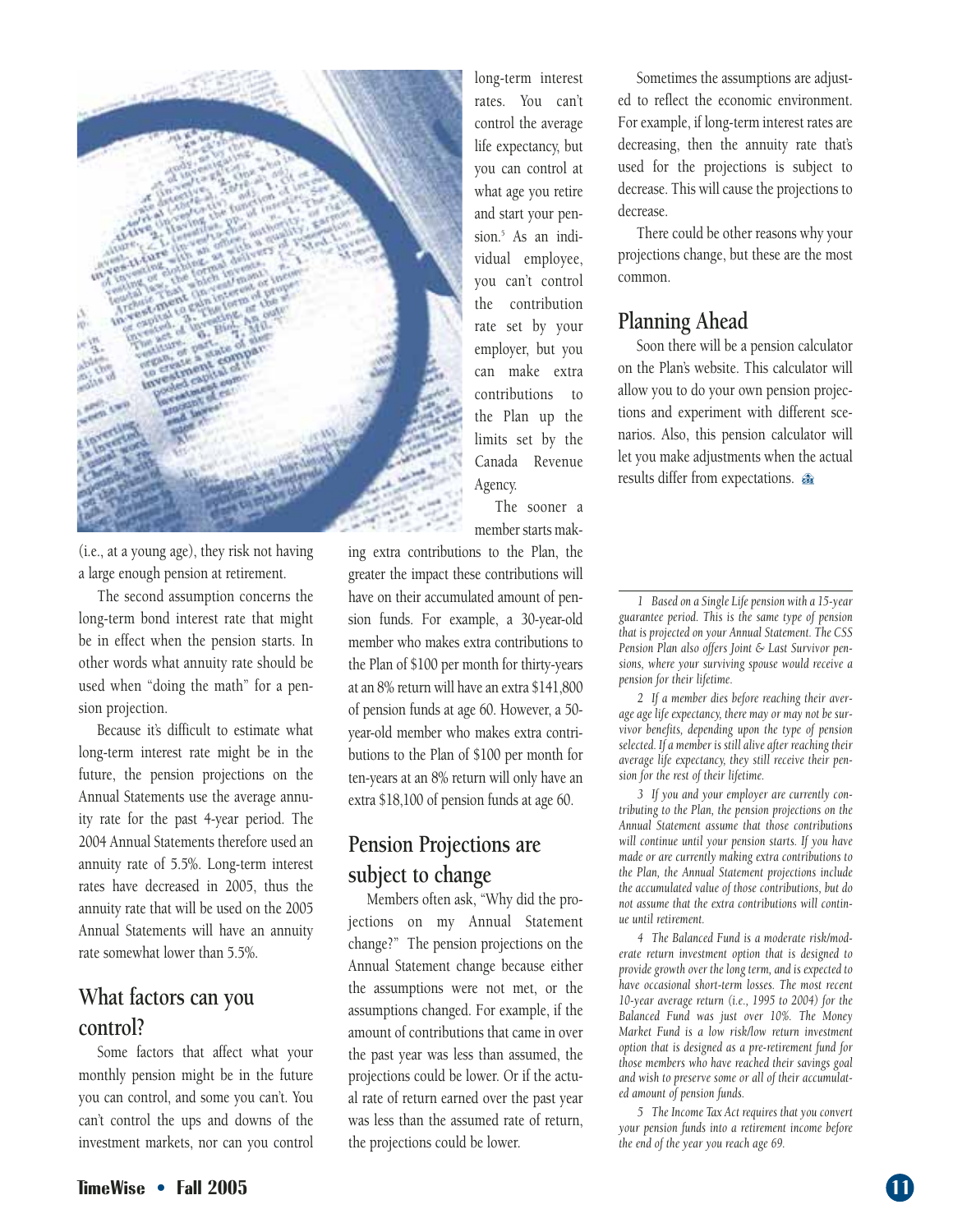## BY TOM BOWMAN **PROFILE**

IN OUR CONTINUING SERIES OF PROFILES ON THE BOARD OF DIRECTORS, FEA-TURED IN THIS ISSUE IS LAURA VANCE, WHO JOINED THE BOARD IN 2004.

## **Laura Vance**

*"I really enjoy meetings!"*

**T** here's an old saying that goes something like this: if you want a job done, give it to a busy person. That saying seems here's an old saying that goes something like this: if you want a job done, tailor-made for Laura Vance, who joined the board of the CSS Pension Plan in 2004 as an employer director representing Federated Co-operatives Limited (FCL). The CSS directorship is just one of several elected or appointed positions that Laura holds. She is in her fourteenth year as a director of FCL, and is also the Regina Region chair for that company. She is vicepresident of Pioneer Co-op in Swift Current, where she has been a director for more than 31 years. And she's very much involved in her community, serving as a Swift Current City Councillor as well as on the boards of the Chamber of Commerce and the Swift Current Agricultural and Exhibition Association.

"I'm also chair of the finance committee for the Saskatchewan Centennial commit-

*Being active in so many organizations makes for a busy life, filled with meetings.*

tee in Swift Current," Laura says. "It's an exciting year for Swift Current. Being one of the thirteen cities, we've had a number of projects on the go."



Being active in so many organizations makes for a busy life, filled with meetings. Fortunately, she enjoys meetings. "I do," she says with enthusiasm. "I *really* enjoy meetings. Certainly some of them are way more constructive [than others], and you learn more. A lot of it depends on the board that you're with, the people that you're with. Some you just mesh with, and when you come out of a meeting you feel like you've really made a difference, you've made some decisions that will progress the organization." In whatever she does, Laura wants to make a difference, to make things better for the people and the organizations she's involved with. That's one of her top priorities. But she also strives to maintain a balance in her life. "I find that the time that I'm not in meetings is important time to either spend with, my husband, the grandchildren, or friends."

### **A city person takes to the farm**

Laura grew up in the city of Swift Current and lives there now, but until five years ago, she and her husband, Doug, farmed 26 quarters near Swift Current. Laura loved the farm life. "I was a city person before I married Doug, but I liked being able to walk out the back door and have the horses right there, and the dogs and cats. And it's just quiet." Animals and quiet? That sounds almost like a city person's dream of escape to the country, but that's not the case here. Laura's life on the farm was a very active one and she loved every aspect of it.

Laura and Doug met when they were still in school. "We started to date when I was in high school, in grade ten." After Doug went to university, they were married. Then, Laura says, "he taught school in Spruce View, Alberta. He student-taught for half a year, and then he taught for a full year. Then his father wanted to retire; so he had a choice, and he decided to go back and try farming." Their future was decided.

Doug and Laura have two grown children, Scott and Laura Ann, who were raised on the farm. Now both of the children are raising families of their own. Scott and his wife have five-year-old twins, a boy and a girl. Laura Ann and her husband have two children, a girl, five, and a boy, three.

"Laura Ann managed the Swift Current Mall," Laura says, "but since she's had the two children and only wanted to work part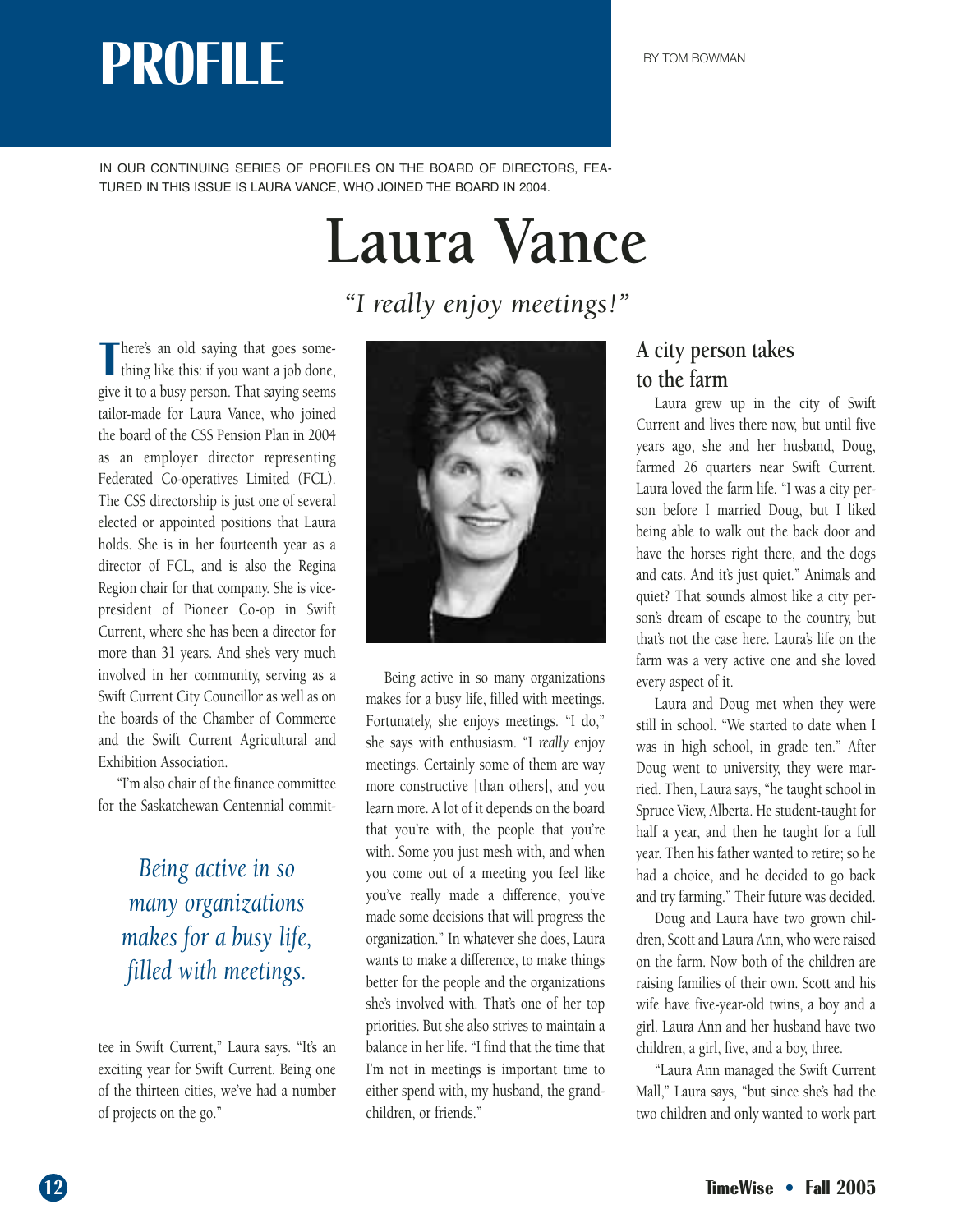time, she's gone down to lease manager at the Mall. Her husband is a farmer and they also have an aerial spray business."

In 2000, Scott took over the Vance farm and moved his family there. "We did an intergenerational land transfer," Laura explains. "It was important for Scott to be on the farm, because then he could start making more of the decisions. So we built a house and moved to town. That was the hardest move I ever made, because I really liked the farm. We were there for 35 years."

Laura's life on the farm must have been just as busy as her present life in the city. Wherever she has lived, she has always been involved in the community. In fact, her work with co-operatives began in her early years on the farm.

### **First woman on Pioneer Co-op's board of directors**

"I was the first woman ever to be elected to the Board of Directors of Pioneer Coop, and I've served on that board, now, over 31 years. I was approached to run for the board because Pioneer was not just an agricultural co-op. It had food, and dry goods, and a pharmacy, and so they felt that it was important to have representation from women. I was asked to let my name stand, and I did.

"My children were really small, so it was a good place to start, because there's not that many meetings that you can't balance it with raising a family. And they train you. It's a wonderful training ground, yet it's difficult to get women to run now for boards of directors for co-operatives, particularly agricultural co-operatives, because they feel inadequate and not able to make decisions about farming. But they give you training to do it; so I'd sure encourage any women that are at all interested to take the opportunity to run for one of those boards."

Before long, Laura's association with Pioneer Co-op led her to the next step: becoming a delegate from Pioneer to the FCL annual meeting. "From there I started working at the district level, and I then became the resolutions person from Regina District to Federated Co-ops."

Co-operative organizations were not Laura's only interest during her years on the farm. She was a 4-H leader for a number of years. She is a certified Level 1 coach with the Canadian Equestrian Association, and taught Western-style riding to adults and youth 4-H. And the whole family has "shown, raised and trained quarter horses for cutting and reining competitions. We've

### *Laura is an investor and feels that was one reason for her appointment to the CSS board.*

shown nationally and internationally."

One of the high points of Laura's farm life came in 1998. In that year, she says, "I was fortunate enough to win a YWCA Woman of Distinction award for my contribution to rural community."

### **" … into town and out of the loop."**

For 35 years, then, Laura's life was centred on the farm. That was her identity. "And when I moved to the city, I didn't play the active role that I had on the farm, where I drove the tractor, drove the combine, and hauled grain and did all that kind of thing. I went into town and out of the loop."

For Laura, that was a big adjustment. "I thought, 'Well, now, what should I do?' That's when I ran for City Council. There were 14 people running for six positions, and I was fortunate enough to be elected. That gave me lots to do." And more followed.

### **Reflections on the CSS Pension Plan**

One of Laura's most recent undertakings is her service as a director of the CSS Pension Plan. When she was appointed to the board in 2004, she had already served for ten years as an employer delegate representing FCL. "I served as a voting delegate from 1992 to 95, which was four years, and then again from 1999 to 2004, which was six years." This experience helped prepare her for her role on the board, and so did one of her other interests: investing.

Laura is an investor and feels that was one reason for her appointment to the CSS board. Laura's husband, Doug, has an avid interest in investing and has coached her to realize how important it is to look for strength and stability. "And I certainly see that in the CSS Pension Plan. The Plan has a great history and has performed really, really well. I think it's always a challenge to make sure that we continue to have those earnings so that we can pass those returns on to the members. The plan administrators are good at that, but it's something that, with the changing environment, they've got to stay on top of. And they do."

Another thing that's very important for plan members is information. "Many of the members don't understand all of the options that they have at retirement, and I think it's really important that each member knows the good and the bad in each of the options. That's what I hear from some of our members, 'I need information, I need to know this.' I know the Plan is doing workshops and they're doing an excellent job with them. But you know, you can never do too much of that. So, I think that it's an ongoing priority, to make sure that training will automatically get done."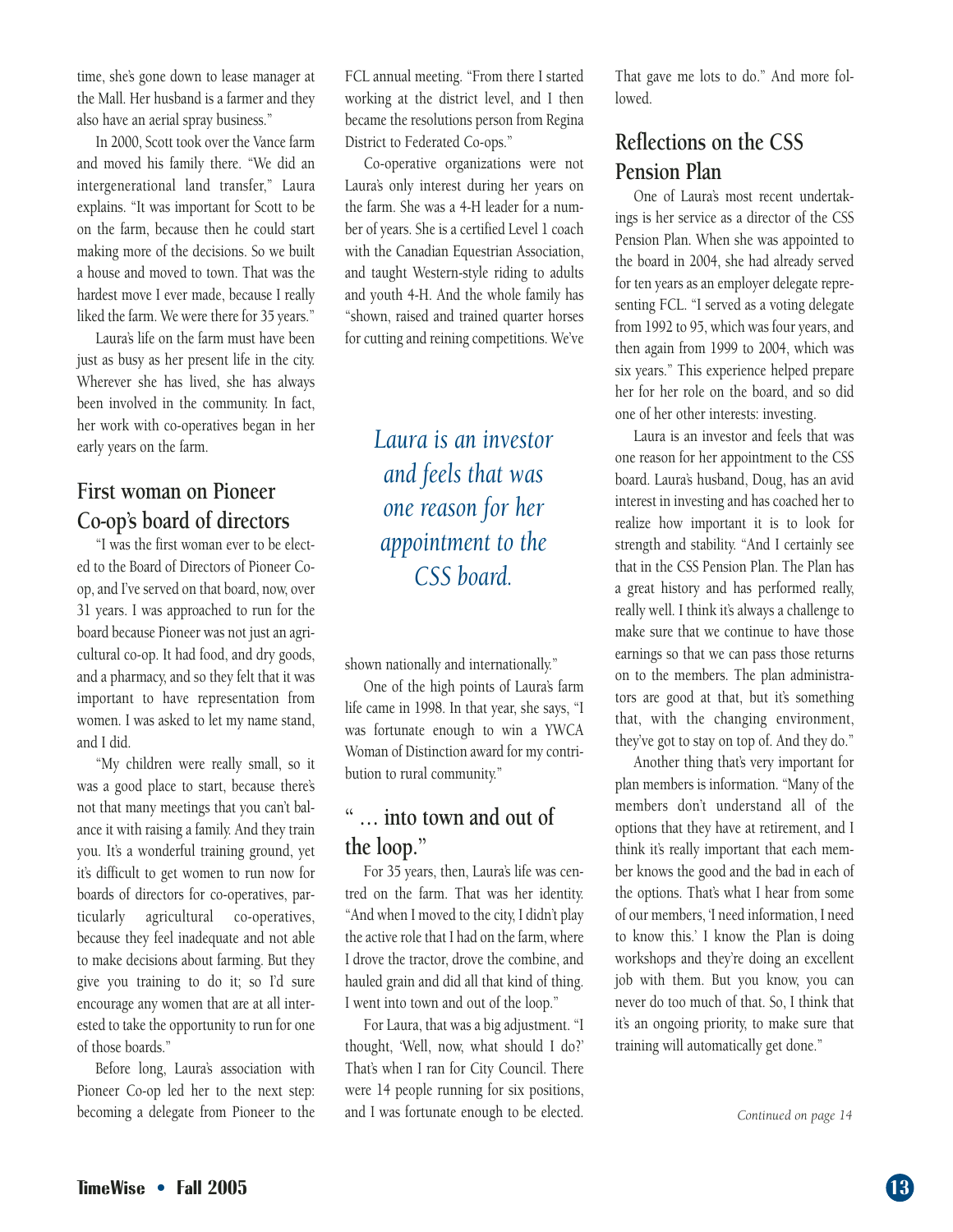### **Australia, Belize, Costa Rica …**

Busy as she is, Laura's life is not all work. For example, she and Doug like to travel. They have visited such places as Belize, Panama, Costa Rica, and their favourite, Australia. "We normally go to Australia in wintertime. We've

travelled around Australia some.

And we both like scuba diving, so we dove the Great Barrier Reef, we dove in Belize and Costa Rica."

The last three years they were in Australia, they made their headquarters at Burleigh Head, south of Brisbane. It's a surfer's paradise, Laura says, and there's a

### *Busy as she is, Laura's life is not all work.*

golf course which Doug, who is a golfer, really enjoys. "Burleigh Head is comfortable, and it's warm. We usually rent a condo right on the ocean there. The people are like Canadians, friendly and accepting. The country is not unlike Canada. We've had some friends there that are farmers and ranchers. We've gone to their places. It fits, you know. It just seems like Canada only it's warmer in the winter."

Last year, however, their tradition of a five-week winter trip to Australia came to an end, at least temporarily. "Because I haven't been on Council long, I haven't felt

that I could take five weeks off, because Council meets every week. So last year we went to Phoenix and we bought a park model vacation home." Like their home in Swift Current, their Phoenix home is on a golf course. Phoenix is close enough that Laura can travel back and forth more often so that she can attend council meetings more regularly. "But we really like Australia, and when we retire, we'll probably spend more time back there. But right now, Phoenix is nice, and he can golf."

### **… and home again.**

When they retire? Isn't that why they moved into town in the first place? Well, yes and no. Laura is just as busy as ever, and so is Doug. "Although Doug is retired," Laura says, "he goes to the farm and seeds, sprays and harvests. But really, he's calling himself retired." The fact is, Doug enjoys the farm. And, she adds with a laugh, "Scotty's got a trained hired man that he doesn't have to pay, and that really is helpful to my son, you know. He's dealing with the farm, and has a young family. And it's good for Doug, so it's a win-win, because that's his interest, and you can only golf so much, and you can only spend

so much time with your portfolio!"

And, at home, Laura can indulge her passion for riding. She's kept a pasture for the horses at the farm, and she belongs to an English riding club. She can also spend a lot of time with her grandchildren. Sometimes she takes them riding. "As a matter of fact, at the end of May the three five-year olds were at an English riding clinic with me. They ride, though the hardest thing is to get horses that these little munchkins are safe on.

"I really am a Western rider, but I enjoy English as well. And our English club in Swift Current are thoroughly organized and they bring in clinicians that will do instruction for these little wee people. Adults and older children are different to teach than five-year-olds."

"One thing I haven't done is take an active role in my English riding association. I thought, no, I'm just going to work with the kids, my grandchildren, and I am not going to take an executive position. That way I can do more riding myself, and do more with the grandchildren."

Three five-year old riders must be a handful. But Laura's used to being busy.

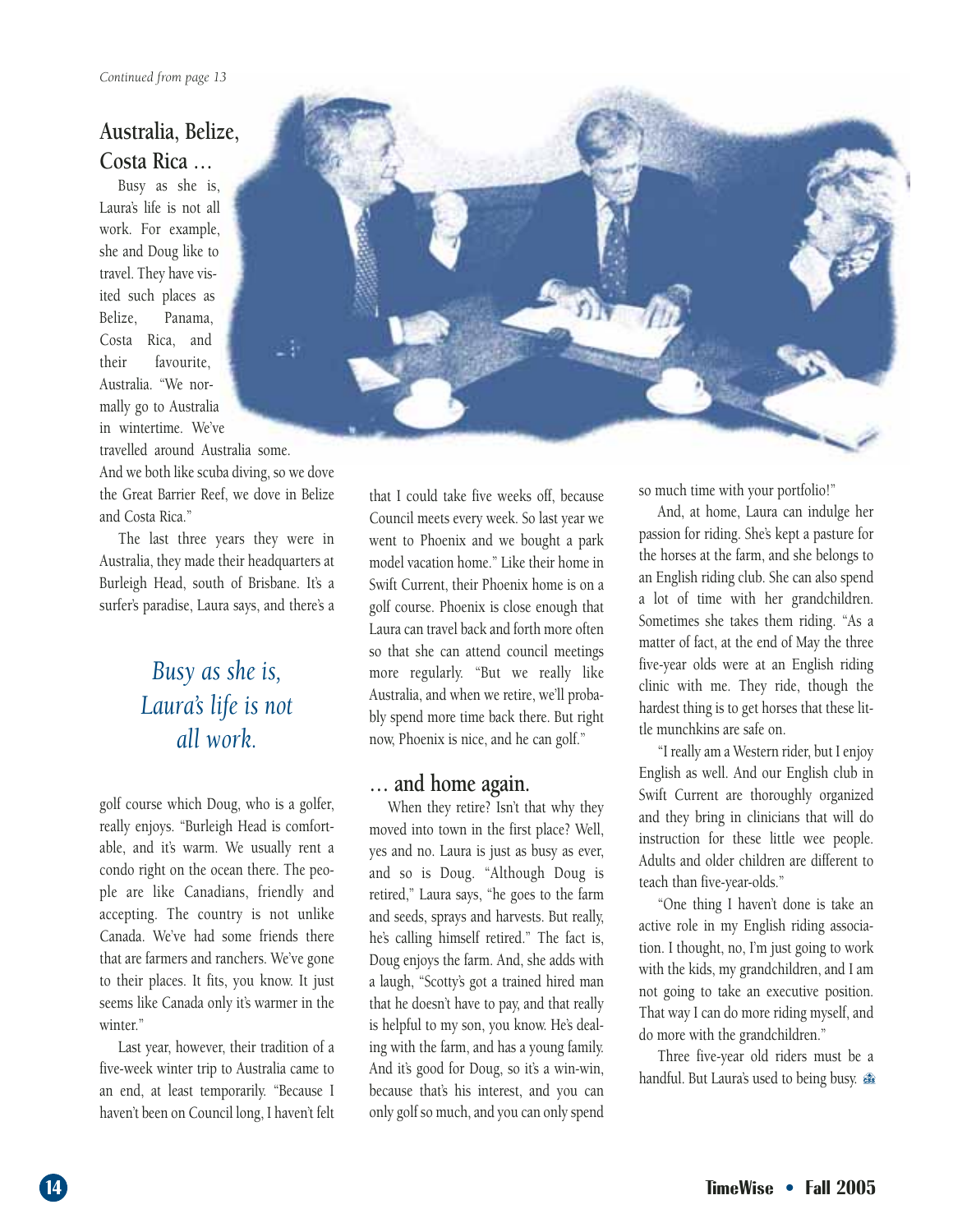# **NEW LOOK FOR ANNUAL STATEMENTS**

**I** n early 2006, when you receive your 2005 Annual Statement from the Pension Plan, you'll notice that it looks quite different from the statements you received in the past. Some information will be new, while a lot of the information will be the same, but shown in a new way.

In January 2005 the Plan introduced a second investment option, the Money Market Fund (MMF). As indicated to you in the recent past, with two investment options, the Balanced Fund (BF) and the MMF, and members being able to move their pension funds between the two, the Pension Plan began using units and unit prices to allocate the investment income, gains and losses to members' accounts.

With units and unit prices, the dollar value of your pension funds in each the BF and/or MMF is simply the number of units you hold at that time multiplied by the Fund's unit price at that time. The investment performance of each Fund (positive or negative) directly affects its unit price, which in turn directly affects the dollar value of your pension funds in each. Your contributions to the Plan buy units in the BF and/or MMF based on the Fund's unit price in effect for the day your contributions are received. So on your Annual Statement not only will you see some of your pension account information reported to you in dollars, but also in number of units.

Your 2005 Annual Statement will also report your Personal Rate of Return (PRR). If there are any contributions to your account, transfers from one Fund to the other, or you withdrew/transferred any funds from or to your account, then the return you earn on the funds you have in the BF and/or MMF may be different than

the return earned by the Fund itself. If you have funds in both the BF and MMF, then your PRR will be a blended return of what you earned in each Fund.

The Annual Statements will also provide general information and historical returns for each of the Plan's investment options, the Balanced Fund and the Money Market Fund. There will also be information on choosing between the investment options as well as your current investment instructions.

*So on your Annual Statement not only will you see some of your pension account information reported to you in dollars, but also in number of units.*

The regular information you are used to seeing such as your retirement date information, your birth date, employment date and the date you joined the Plan will still be reported to you on your Annual Statement. Also, who we have on file as your designated beneficiary(ies) will continue to appear on the Annual Statement, along with the locked-in and vested status of your pension funds.

There will still be estimates of what your monthly pension might be in the future at various retirement ages. These Pension Projections are based on various assumptions, such as the amount of future pension contributions (if you are currently contributing to the Plan), long-term interest rates that may be in effect when your monthly pension starts, and future earnings on your pension funds until your pension starts (see the article on page 10 for more information on Pension Projections).

In the past, the pension projections in the Annual Statements used only an 8% rate of return for the future earnings assumption. However, on the new Annual Statements, there will be Pension Projections for each of four different rates of return for the future earnings assumption (i.e., 2%, 4%, 6% and 8%). The idea of providing pension projections based on different rates of return will demonstrate to younger members that if they adopt a low risk/low return investment strategy at a young age, they run the risk of not having a large enough pension at retirement. Also, those members approaching retirement can see that if they wish to preserve their pension funds accumulated to date by moving some or all of their funds from the BF into the low risk/low return MMF, how much their monthly pension might be affected.

When you receive your 2005 Annual Statement, please take the time to review it, and if you have any questions please do not hesitate to get in touch with the Pension Plan's office.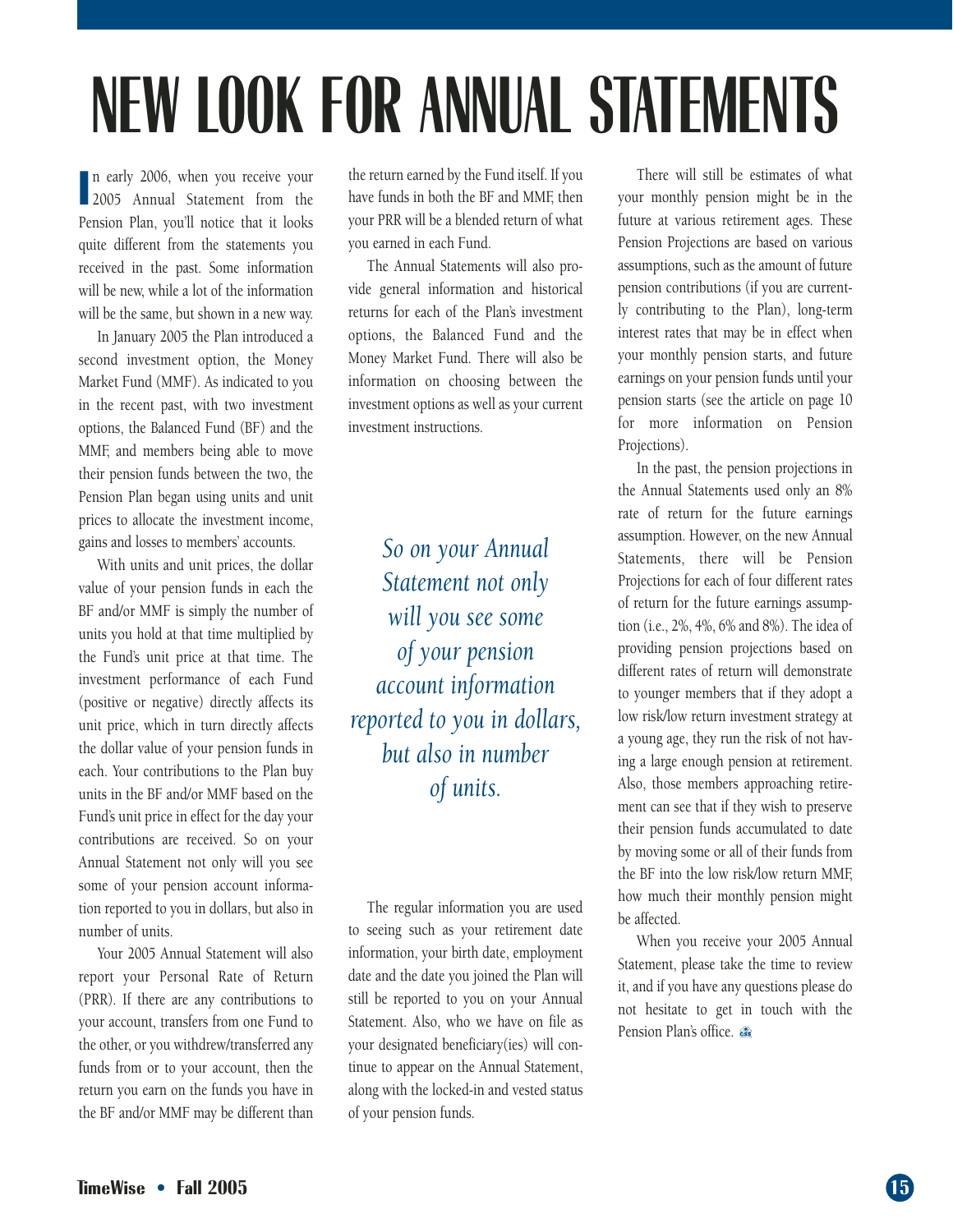# **New** *Pensions*

A TOTAL OF 169 NEW PENSIONS STARTED DURING THE FIRST NINE MONTHS OF 2005. THIS IS UP SLIGHTLY FROM THE 165 PEN-SIONS DURING THE FIRST NINE MONTHS OF 2004. THE FOLLOW-ING 128 NAMES REPRESENT THE NEW PENSIONS STARTED FROM MARCH 2005 TO SEPTEMBER 2005 INCLUSIVE.

### **BRITISH COLUMBIA**

**Judith M. Bourelle** *Mainline Co-op, Salmon Arm*

**Marijke Duff** *Dawson Co-op, Dawson Creek*

**Garry Horton** *Federated Co-op, Canoe*

**Irene P. Kuemper** *Terrace Co-op*

**Robert Mercer** *Mid-Island Co-op, Nanaimo*

**Joanne Munro** *Mainline Co-op, Salmon Arm*

**Larry Rasmuson** *Federated Co-op, Canoe*

**Florence Seminoff** *Sunshine Valley Co-op, Grand Forks*

**Sylvia Tuck** *Bella Coola Co-op*

### **ALBERTA**

**Donna J. Allen** *Wetaskiwin Co-op*

**Carole Bateman** *Calgary Co-op*

**Ginette Bilodeau** *Rocky Mountain House Co-op*

**Patricia Bogdan** *1st Choice Savings & Credit Union, Lethbridge*

**Lawrence Bourgeois** *Drumheller Co-op*

**Joyce Burness** *Calgary Co-op*

**Grace Conway** *Calgary Co-op*

**Martin J. Couiyk** *Edmonton Co-op*

**Darline Csaki** *Pincher Creek Co-op*

**Lucienne da Silva-Spence** *Tuxedo Credit Union, Calgary*

**Frank Delurey** *The Grocery People, Edmonton*

**Annette Dufour** *Boyle Co-op*

**Terry R. Duncan** *Pincher Creek Co-op*

**Jean Fairclough** *Calgary Co-op*

**Christa Ferrari** *First Calgary Financial, Calgary*

**Carline Forrest** *Calgary Co-op*

**Paul Guenette** *The Grocery People, Edmonton*

**Norman Haugen** *Stony Plain Co-op*

**Joan Hebson** *Calgary Co-op*

**Shirley Highberg** *Beaver River Co-op, Bonnyville*

**Elsie Hrycun** *Delton Co-op, Edmonton* **Shirley Isaacson** *Macleod Credit Union, Claresholm*

**Dianne Menard** *Falher Co-op*

**W. Neil Millar** *Calgary Co-op*

**Mary Miller** *Calgary Co-op*

**Istvan Nagy** *Calgary Co-op*

**Michael D. O'Rourke** *Rycroft Co-op*

**Douglas A. Robinson** *Pincher Creek Co-op*

**Ardolino Saveria** *Calgary Co-op*

**Pamela Schaffer** *Credit Union Central, Calgary*

**Verna Sutherland** *Pincher Creek Co-op*

**Mary Swaile** *Calgary Co-op*

**J.M. Tracy** *Killam-Strome Co-op*

**Jerry Vian** *Calgary Co-op*

**Stan Ward** *Wetaskiwin Co-op*

**Andrew Wasylenko \****Calgary Co-op*

**Linda L. Wheeler** *Credit Union Central, Calgary*

### **SASKATCHEWAN**

**Darlene A. Attig** *Prince Albert Co-op*

**Sheila Birkham** *Prince Albert Co-op*

**Alex Blais** *Federated Co-op, Saskatoon*

**Willard Boese** *Redvers Co-op*

**Trevor J. Chamberlin** *Northern Sask. Co-op Stockyards, Prince Albert*

**Donald R. Cox** *Moose Jaw Co-op*

**Leo E. Denis** *Meadow Lake Co-op*

**Ivan C. Earl** *TCU Financial Group, Saskatoon*

**Sheila Earl** *Credit Union Central, Regina*

**Iris Frederickson** *Colonsay Co-op*

**Flora Gerbrandt** *Carrot River Co-op*

**Deanna Gergely** *Sherwood Co-op, Regina*

**Diane M. Glaspey** *Riverbend Co-op, Outlook*

**Anne Goltz** *Cornerstone Credit Union, Yorkton*

**Sharon K. Gower** *Lloydminster Credit Union*

**Gail A. Haanstra** *Kipling Co-op*

**Robert K. Hay** *Pineland Co-op, Nipawin*

**George P. Hill** *Beeland Co-op, Tisdale*

**Sylvia Huckerby** *Credit Union Central, Regina*

**Myrna M. Huzan** *Saskatoon Co-op*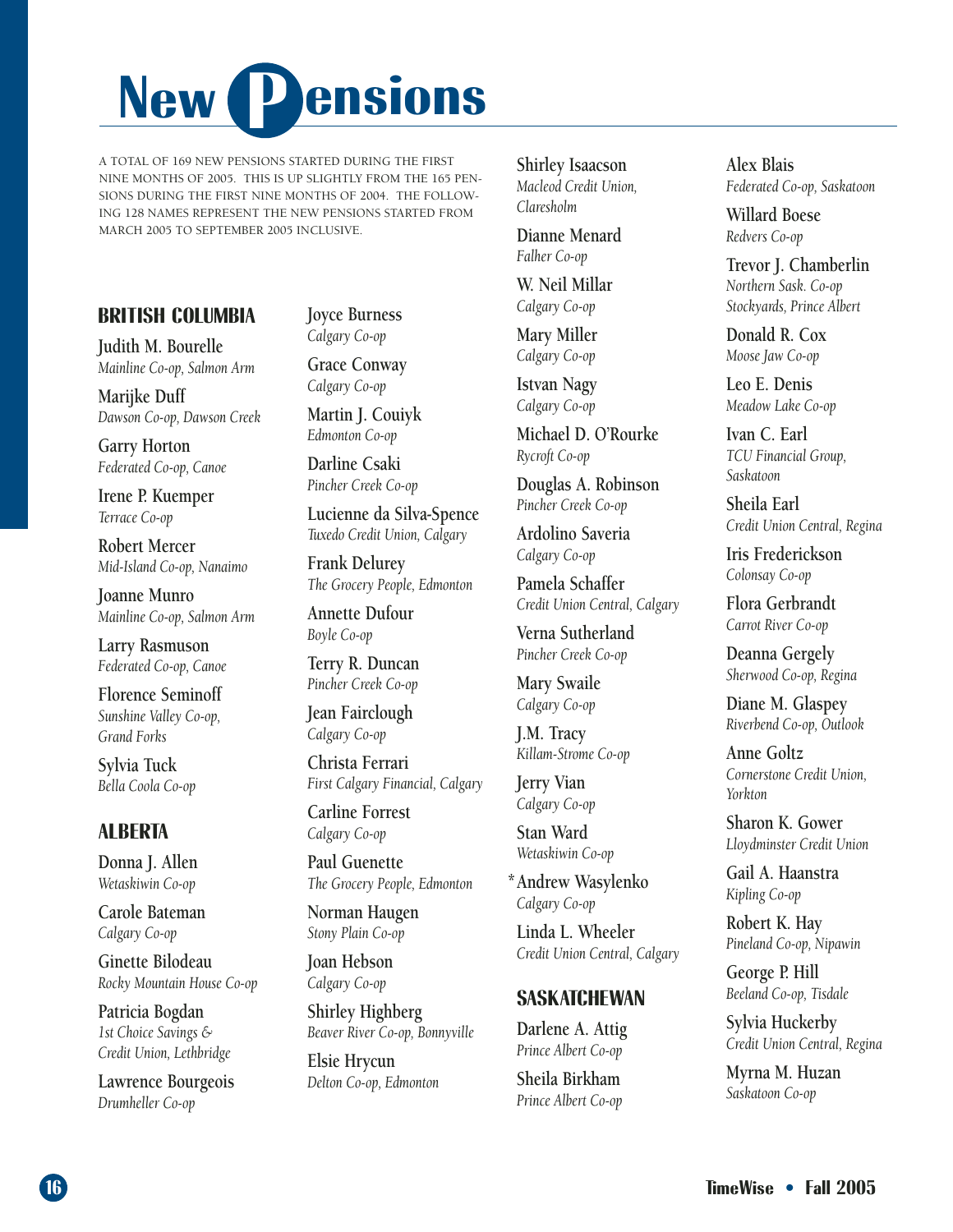**David Irwin** *Weyburn Co-op*

**C. Diane Johnston** *Montmartre Co-op*

**Helen Lazorko** *Credit Union Deposit Guarantee, Regina*

**R. Fay Massier** *Sherwood Co-op, Regina*

**Blain A. Matthews** *Sherwood Co-op, Regina*

**Mim (Mary Anne) May** *Spectra Credit Union, Estevan*

**Brenda L. McCuaig** *Eastend Credit Union*

**Linda McDaid** *Battlefords Credit Union, North Battleford*

**A. Keith McIntyre** *Concentra Financial, Regina*

**Cathy McKechnie** *Bethune Co-op*

**Terry L. Melnechuk** *Mervin Co-op*

**Richard Moore** *Radville Co-op*

**Maymae Ogden** *Sherwood Co-op, Regina*

**Wallace R. Piercy** *Credit Union Central, Regina*

**William Popowich** *East Central Co-op, Kelvington*

**Harry Rens** *Sherwood Co-op, Regina*

**Barbara Anne Smith** *Bengough Co-op*

**Judy L. Sylvester** *Agrifoods, Saskatoon*

**Sharon Tabbernor** *Conexus Credit Union, Regina*

**Steve J. Vetter** *Delta Co-op, Unity*

**Kathleen Wassermann** *Muenster Co-op*

**Kenneth R. Welch** *Moose Jaw Co-op*

**Colleen Wicks** *Battlefords Credit Union, North Battleford*

**Kenina York** *Saskatoon Co-op*

**Carol Zawatsky-Schultz** *Churchbridge Credit Union*

**Raymonde Zbeetnoff** *Lafleche Credit Union*

#### **MANITOBA**

**Gloria C. Achorne** *Red River Co-op, Winnipeg*

**Beverly K. Bateson** *Celero, Winnipeg*

**Marilyn Chrabaszcz** *Credit Union Central, Winnipeg*

**Carol Danielson** *Swan Valley Co-op, Swan River*

**Marlene Epp** *Assiniboine Credit Union, Winnipeg*

**John G. Forke** *Neepawa-Gladstone Co-op*

**Abe Froese** *Winkler Co-op*

**John Goossen** *Steinbach Credit Union*

**Joanne Grant** *Neepawa-Gladstone Co-op* **Cece L. Hutchinson** *Arborg Credit Union*

**Thomas M.P. James** *Interprovincial Co-op, Winnipeg*

**Raymond B. Jean** *Arctic Co-operatives, Winnipeg*

**Everett Keefe** *Arctic Co-operatives, Winnipeg*

**Katherine A. Klassen** *Austin Credit Union*

**Judy M. Kollinger** *Assiniboine Credit Union, Winnipeg*

**Ann O'Connell** *Credit Union Central, Winnipeg*

**Sylvia M. Osborne** *Village Canadian Co-op, Winnipeg*

**Dora Penner** *Steinbach Credit Union*

**Harold Schaan** *Portage Consumers Co-op, Portage la Prairie*

**John K. Skoglund \****Minnedosa Credit Union*

**Elaine J. Smith** *Assiniboine Credit Union, Winnipeg*

**Gerry R.E. Soldan** *Hamiota Co-op*

**Mary J. Stewart** *Swan Valley Co-op, Swan River*

**Terrence Thompson** *Arctic Co-operatives, Winnipeg*

**Russell Vivier** *Heritage Co-op, Minnedosa*

#### **ONTARIO**

**Linda Dionne** *Interprovincial Co-op, Mississauga*

**Helen C. Maynes** *Canfarm Co-op, Guelph*

**Angele M. McMeekin** *Northland Credit Union, Kapuskasing*

**Laurie M. Melito** *Concentra Financial, Toronto*

**Christine Nesbit** *Interprovincial Co-op, Mississauga*

**Connie T. Voynovich** *Penfinancial Credit Union, Welland*

### **NOVA SCOTIA**

**Clarence P. Landry** *St. Joseph's Credit Union, Petit de Grat*

**Edna Samson** *St. Joseph's Credit Union, Petit de Grat*

### **NORTHWEST TERRITORIES**

**Tabitha Aglak** *Toonoonik Sahoonik Co-op, Pond Inlet*

**Edwin Hawley** *Pitsiulak Co-op, Chesterfield Inlet*

**David E. McCurdy** *Yellowknife Direct Charge Co-op*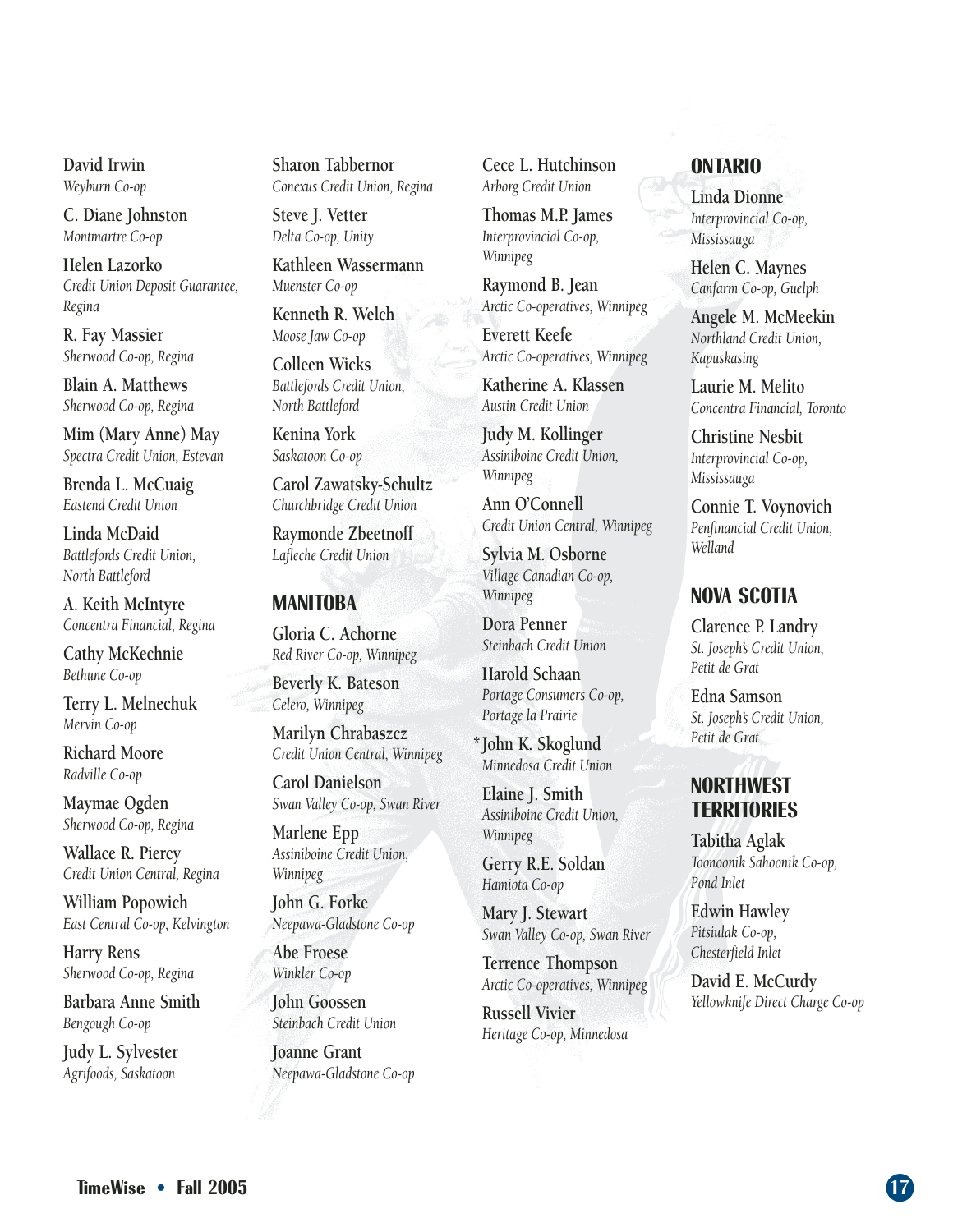# **"I Know That!" Contest**

### **Enter Our "I Know That!" Contest and You Could Win a Copy of "How to Retire Happy, Wild, and Free" or The Canadian Retirement Guide"**

Complete the crossword puzzle below and mail your entry to the address below. Entry forms must be received no later than Friday, November 25, 2005. The first ten correct entries drawn at random on November 28 will each win a copy of Ernie J. Zelinski's book "How to Retire Happy, Wild, and Free" or Jill O'Donnell's, Graham McWaters', and John A. Page's book "The Canadian Retirement Guide". "How to Retire Happy, Wild, and Free" offers inspirational advice on how to enjoy life to its fullest. "The Canadian Retirement Guide" is a comprehensive handbook on aging, retirement, caregiving and health. Answers to all of the crossword puzzle clues below can be found in this issue of *TimeWise*. See page 3 for a list of winners and the correct crossword puzzle solution to the Spring 2005 "I Know That!" Contest.

#### **ACROSS**

- 3. A total of 169 new pensions started during the first months of 2005.
- 5. With unit pricing the investment income, gains and losses are allocated to members on an \_\_\_\_\_\_\_\_\_\_ basis.
- 6. The T4A slips for 2005 will be mailed directly to pensioners by early 2006.
- 8. When a member converts pension funds into a monthly pension, the funds from their Account are used to \_\_\_\_\_\_\_\_\_\_ long-term bonds.
- 10. On your Annual Statement not only will you see some of your pension account information reported to you in dollars, but also in number of

#### **Down**

- 1. Because the unit price for the Balanced Fund and the Money Market Fund are updated daily, the Pension Plan can no longer extend the year-end deadline into the new year.
- 2. Over the longer term, investment forecasters continue to expect \_\_\_\_\_\_\_\_\_\_ digit returns for stocks and bonds to become the norm.
- 4. Laura Vance was the first woman ever to be elected to the Board of Directors of \_\_\_\_\_\_\_\_\_\_ Co-op.
- 7. With Flexible Retirement Payments, any funds left in your \_\_\_\_\_\_\_\_\_\_ at death will always be available to your spouse, family or estate.
- 9. In January 2005 \_\_\_\_\_\_\_\_\_\_ delegates representing the Saskatchewan region were elected for a 2 year term.

#### **ENTRY FORM**

Mail to: "I Know That!" Contest, CSS Pension Plan P.O. Box 1850, Saskatoon, Sask. S7K 3S2



|                                                                                                             | City: New York Code: New York Province: New York Postal Code: New York Postal Code: New York Postal Code: New York Postal Code: New York Postal Code: New York Postal Code: New York Postal Code: New York Postal Code: New Yo |  |
|-------------------------------------------------------------------------------------------------------------|--------------------------------------------------------------------------------------------------------------------------------------------------------------------------------------------------------------------------------|--|
| If my entry is one of the first 10 correct entries drawn on November 28, 2005, I wish to receive a copy of: |                                                                                                                                                                                                                                |  |
|                                                                                                             | □ "How to Retire Happy, Wild, and Free" or □ "The Canadian Retirement Guide" (Please check one)                                                                                                                                |  |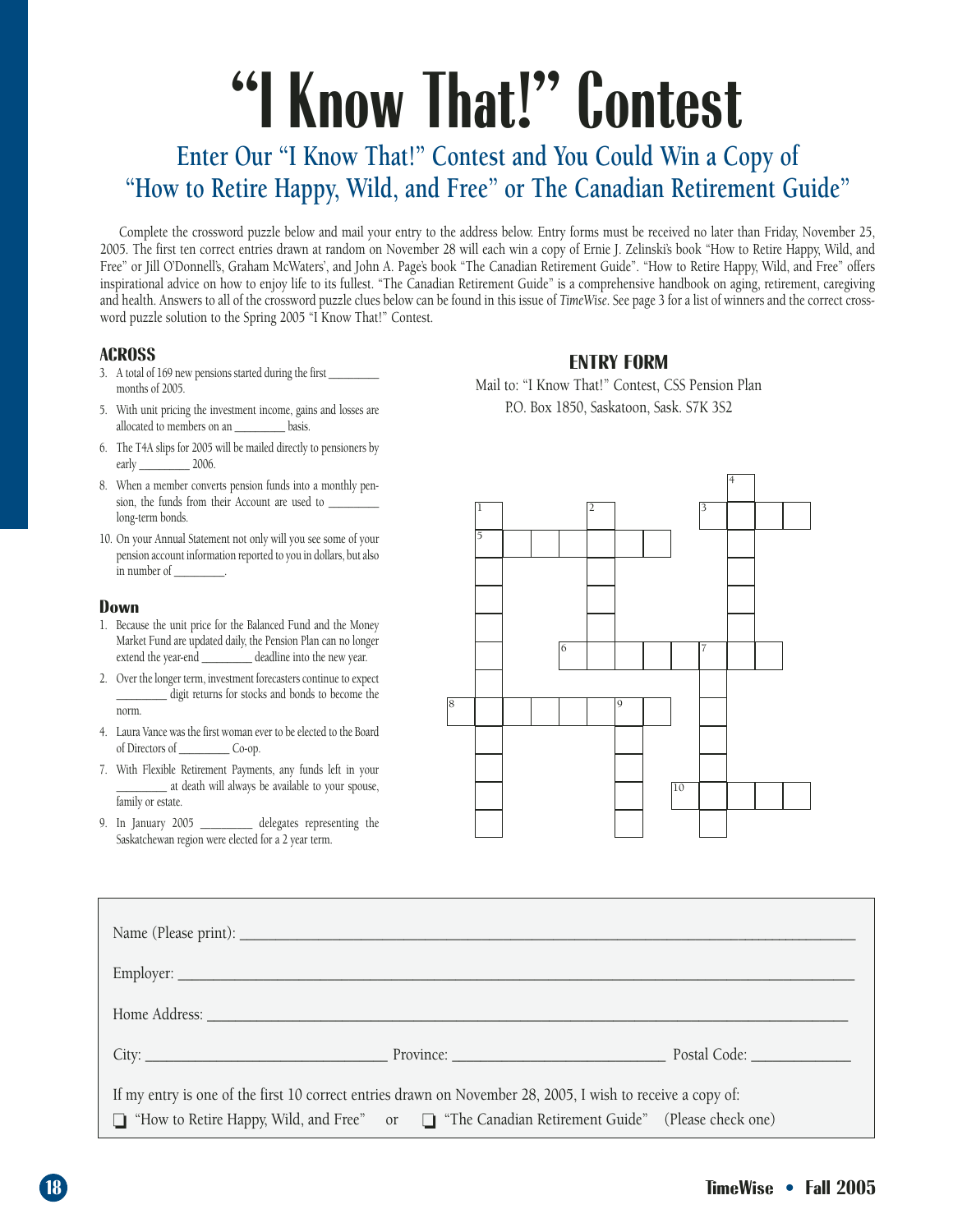# **Election of Employee Delegates**

*(Alberta/B.C./Northern Canada Region; Manitoba/Eastern Canada Region; Pensioners)*

**E**mployee delegate elections are held on a<br>
rotating two year basis by region or mployee delegate elections are held on a group. In January 2005 seven delegates representing the Saskatchewan region were elected for a 2 year term.

For 2006, the election of employee delegates will be held for the Alberta/B.C./ Northern Canada region, Manitoba/Eastern Canada region and the Pensioner group.

This is the official notice of the calling of an election for January 16, 2006 for employee delegates to attend the Annual Meeting of the Co-operative Superannuation Society, scheduled for March 24, 2006 in Saskatoon. The number of delegates to be elected is as follows:

One (1) delegate will be elected for a two

year term from and by the Pensioners receiving monthly pensions from the CSS Pension Plan.

Four (4) delegates will be elected for a two year term from and by active contributing employees employed in Alberta/British Columbia/Northern Canada.

Three (3) delegates will be elected for a two year term from and by the active contributing employees employed in Manitoba/Eastern Canada.

A nomination form for employee members in the ALBERTA/BRITISH COLUMBIA/NOR-THERN CANADA region; the MANITOBA/ EASTERN CANADA region and the PEN-SIONER group only is printed below. In addition to completing the nomination form and general questionnaire on the reverse of the

nomination form, candidates are requested to forward a recent black and white photo which will accompany the ballot.

Nominations are to be forwarded to, and received by the Returning Officer no later than 4:30 p.m., Monday, November 28, 2005.

Upon close of nominations the Returning Officer will prepare the necessary ballots containing the names of those nominated and will forward these to employee members in Alberta/British Columbia/Northern Canada and Manitoba/Eastern Canada for whom contributions and a completed application for membership has been received prior to November 1, 2005 as well as to pensioners who are receiving a monthly pension from the CSS Pension Plan.

Bill Turnbull, Returning Officer

|                                                                                |                                                                                                                                                                                                                                     | CO-OPERATIVE SUPERANNUATION SOCIETY |                                                                                                                       |
|--------------------------------------------------------------------------------|-------------------------------------------------------------------------------------------------------------------------------------------------------------------------------------------------------------------------------------|-------------------------------------|-----------------------------------------------------------------------------------------------------------------------|
| DON'T<br>DELAY                                                                 | BOX 1850, SASKATOON, SASKATCHEWAN S7K 3S2<br><b>NOMINATION FOR DELEGATES</b><br>Must be received by November 28, 2005                                                                                                               |                                     | LATE<br><b>NOMINATIONS</b><br>WILL BE<br>REJECTED                                                                     |
|                                                                                |                                                                                                                                                                                                                                     |                                     | Date:                                                                                                                 |
|                                                                                |                                                                                                                                                                                                                                     | (Candidate's Name)                  |                                                                                                                       |
|                                                                                | of $\overline{\phantom{a}}$ (Address) $\overline{\phantom{a}}$ in $\overline{\phantom{a}}$                                                                                                                                          |                                     |                                                                                                                       |
|                                                                                | Name of Employee Member (Please Print)                                                                                                                                                                                              |                                     | Signature of Employee Member                                                                                          |
|                                                                                | <u> 1989 - Johann Harry Harry Harry Harry Harry Harry Harry Harry Harry Harry Harry Harry Harry Harry Harry Harry</u>                                                                                                               |                                     | <u> 1989 - Johann Harry Harry Harry Harry Harry Harry Harry Harry Harry Harry Harry Harry Harry Harry Harry Harry</u> |
|                                                                                | $\overline{2}$ . The contract of the contract of the contract of the contract of the contract of the contract of the contract of the contract of the contract of the contract of the contract of the contract of the contract of th |                                     |                                                                                                                       |
| $\overline{\mathbf{3}}$                                                        | <u> 1989 - Andrea Stadt Britain, amerikansk politik (d. 1989)</u>                                                                                                                                                                   |                                     |                                                                                                                       |
|                                                                                | <u> 1989 - Andrea Santa Alemania, amerikana amerikana amerikana amerikana amerikana amerikana amerikana amerikana</u>                                                                                                               |                                     |                                                                                                                       |
| 5                                                                              | <u> 1989 - Andrea San Andrea San Aonaichte ann an Comhair ann an Chomhair ann an Chomhair ann an Chomhair ann an </u>                                                                                                               |                                     |                                                                                                                       |
| N.B. - To be valid nominations must be signed by five voting employee members. | I hereby consent to allow my name to stand for election as an employee delegate to the Co-operative Superannuation Society                                                                                                          |                                     |                                                                                                                       |

I hereby consent to allow my name to stand for election as an employee delegate to the Co-operative Superannuation Society.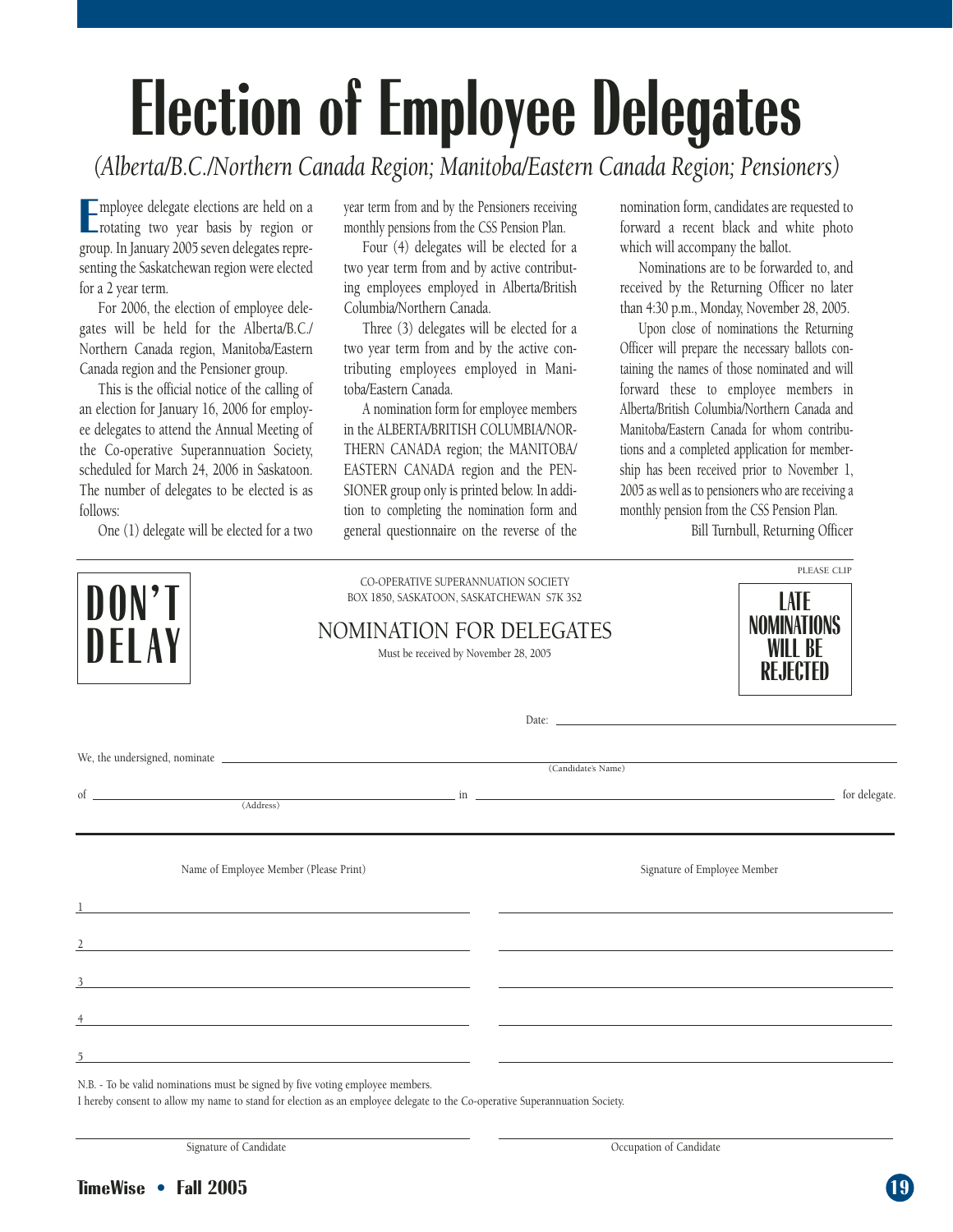## **Everything You Wanted To Know About Being a Delegate - But Were Afraid To Ask!**

- Delegates are required to attend the annual meeting of CSS (1 day), and any special delegate meeting necessary during their term. The need for such special meetings has been all but non-existent in recent years.
- Delegates, as representatives of the members, are the only ones able to effect a change in the bylaws or rules of the Plan as such bylaws and rules affect benefit provisions.
- Delegates elect the Board of Directors. While each delegate has the right to be nominated for such elections, each delegate also has the right to refuse such nomination.
- Delegates receive a per diem of \$175 for attending meetings plus out-of-pocket expenses.
- Being a delegate is a responsible position however it does not require a significant time commitment.

## **CONSIDER BEING A CANDIDATE FOR ELECTION AS A DELEGATE THIS YEAR!**

### QUESTIONNAIRE TO BE COMPLETED BY EACH CANDIDATE

NOTE: The purpose of this questionnaire is to provide information for the voters and to give them some knowledge of employee members who have been nominated.

|                             | Present employer <u>example and the second contract of the second contract of the second contract of the second contract of the second contract of the second contract of the second contract of the second contract of the seco</u> |
|-----------------------------|--------------------------------------------------------------------------------------------------------------------------------------------------------------------------------------------------------------------------------------|
|                             | Position now held <u>the contract of the contract of the contract of the contract of the contract of the contract of the contract of the contract of the contract of the contract of the contract of the contract of the contrac</u> |
|                             |                                                                                                                                                                                                                                      |
|                             |                                                                                                                                                                                                                                      |
|                             |                                                                                                                                                                                                                                      |
|                             | Please provide any brief comments you may have about the future direction of CSS in areas such as investments, member services, plan provisions, etc.                                                                                |
| A) Plan Provisions:         |                                                                                                                                                                                                                                      |
| B) Investment Strategy:     |                                                                                                                                                                                                                                      |
| C) Member Services:         |                                                                                                                                                                                                                                      |
| My photo is enclosed $\Box$ |                                                                                                                                                                                                                                      |
| Date                        | Signature                                                                                                                                                                                                                            |

PLEASE CLIP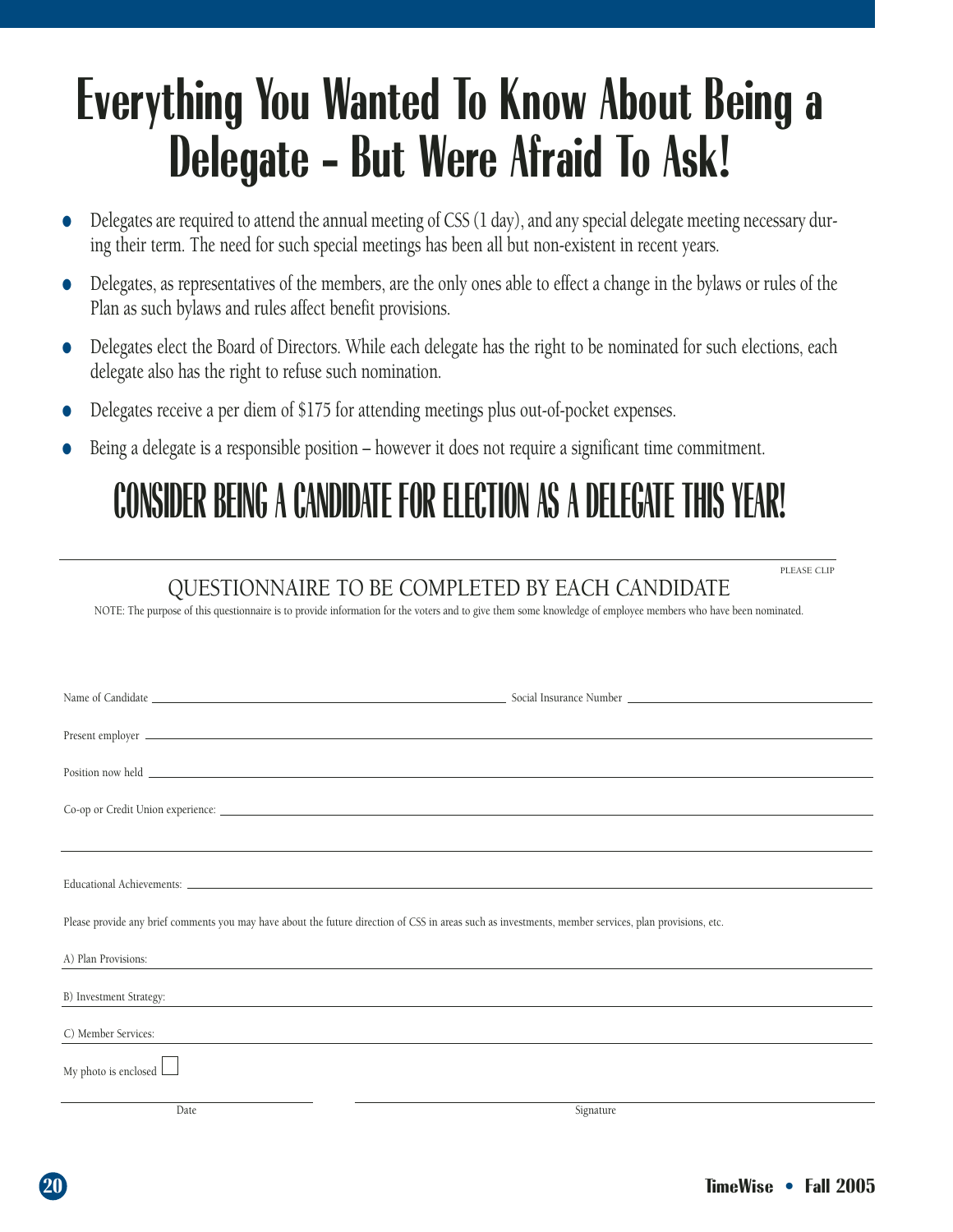## with the people you TRUST PLAN



You don't need convincing that a Retirement Plan is a necessity. But there is something you might not know:

We have Certified Financial Planners on staff.

Just as important is the trust: You know us – and we know you.

We will develop a Retirement Plan that's right for you. We'll take the time to give you the best possible advice, free of charge.

You know you'll receive what you expect from your credit union and no less.

Every step of the way, we're dedicated to your financial health and wealth. Today, as always, we want to ensure you receive the full benefit of credit union expertise.

Contact your Certified Financial Planner today for your Retirement Plan.

www.conexuscu.com www.swcu.sk.ca 780-1666 778-1700

Prince Albert Credit Union Advantage Credit Union www.princealbertcu.com www.advantagecu.com 953-6100 1-800-667-7477

446-7000 934-4000

Conexus Credit Union Southwest Credit Union 1-800-381-5502

287-3730 extension 22

BCU Financial Saskatoon Credit Union www.bcufinancial.ca www.saskatooncreditunion.com 1-866-863-6237